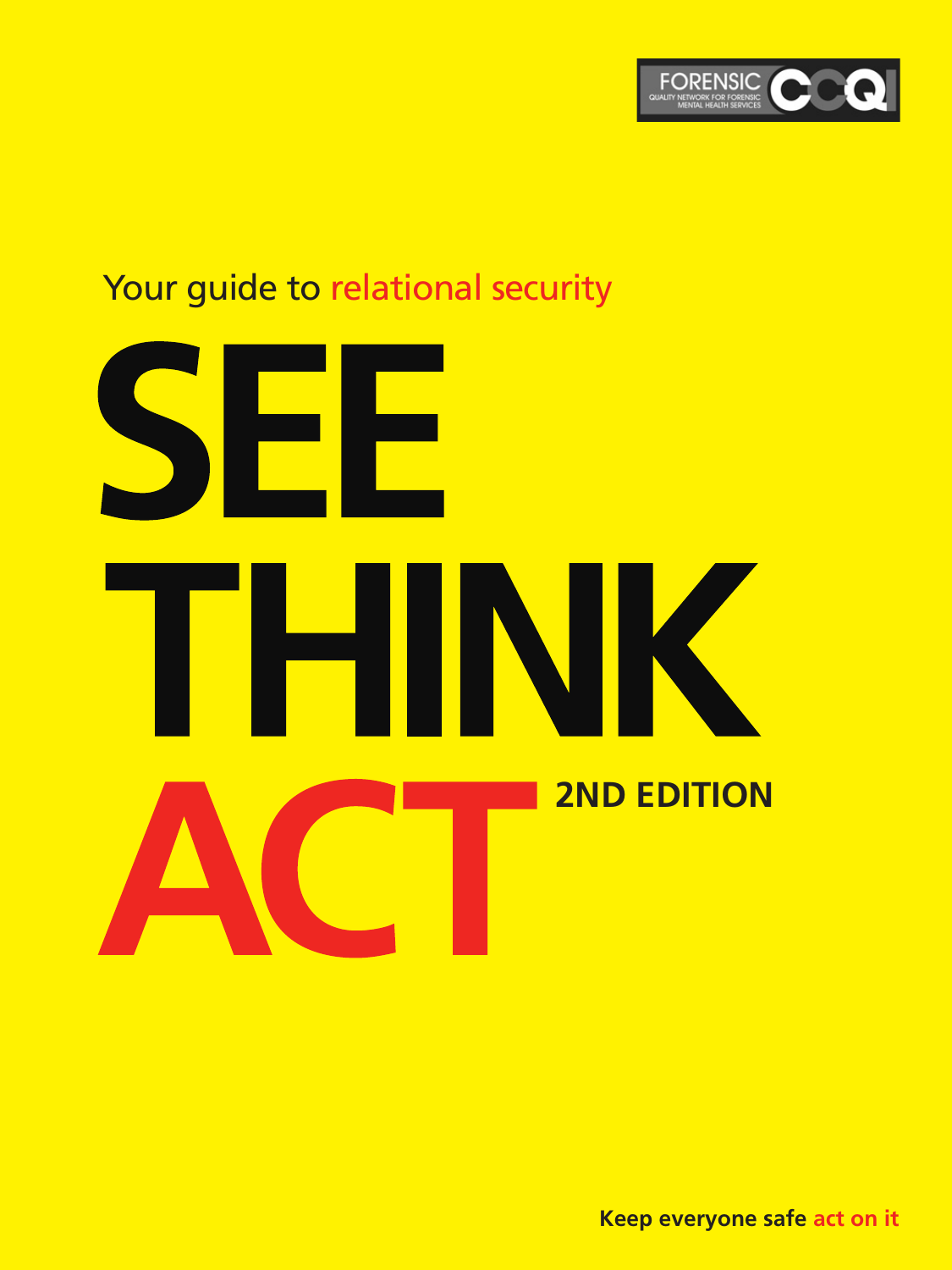"I'm delighted to introduce the second edition of *See Think Act* on behalf of the Quality Network for Forensic Mental Health Services.

"When *See Think Act* was first published by the Department of Health in 2010, we took a significant step in our understanding of relational security. For the first time, we had a comprehensive explanation of the content behind the label and could see what we needed to do to get it right. Our second edition continues that journey. It continues to translate what people have learned in difficult situations into something simple and positive and does so in a way that's applicable for every part of the forensic pathway." **Quazi Haque, Chair, Advisory Group, Quality Network for Forensic Mental Health Services, Royal College of Psychiatrists**

"This book is essential reading for anyone involved in secure mental health. It's an uncompromising explanation of what good-quality care looks like, and perhaps as importantly, what it doesn't look like. *See Think Act* is refreshingly candid in its style, leaving readers in no doubt at all about what they must do to provide high-quality care.

"What I like most about this handbook is that it highlights the dependency between providing purposeful, thoughtful and considerate care and achieving services that are safe for everyone. It issues a loud and clear call to anyone who sees something that doesn't feel right, irrespective of his or her place in the system – to Act."

**Paul Gilluley, National Professional Advisor in Forensic Mental Health, Care Quality Commission**

"One of the many accomplishments of this book, from my perspective, is that it's written for staff at every level. It recognises how tough it can be to work in mental health services and provides us with some of the practical ideas and support we need to get this right. But at the same time, it demands an exacting standard from us and doesn't shy away from pointing out that positive services don't just need staff, they need staff who really want to make a difference.

"This book should be viewed as an important tool for nursing and healthcare worker professional development. I can easily see how it might be used to support supervision, reflective practice and personal reflection." **Ian Hulatt, Professional Lead for Mental Health, Royal College of Nursing**

Published by the Royal College of Psychiatrists Quality Network for Forensic Mental Health Services. Written and edited by Elizabeth Allen. With thanks to:

- Providers of secure mental health services and their staff
- Patients, their friends, family and advocates
- The Care Quality Commission
- The Royal College of Nursing
- The Department of Health
- Commissioners of secure mental health services
- The National Oversight Group for high security hospitals

### **Contents**

| <b>Introduction</b>          |  |
|------------------------------|--|
| What is relational security? |  |

| <b>Team</b><br>Clear boundaries and purposeful therapy                             | $6\phantom{1}6$ |
|------------------------------------------------------------------------------------|-----------------|
| <b>Boundaries</b><br>Therapy                                                       | 8<br>12         |
| <b>Other patients</b><br>The effect of the mix of patients and the patient dynamic | 20              |
| Patient mix<br>Patient dynamic                                                     | 22<br>24        |
| <b>Inside world</b><br>A patient's personal world and physical environment         | 30              |
| Personal world<br>Physical environment                                             | 32<br>34        |
| <b>Outside world</b><br>The impact of visitors and outward connections             | 40              |
| <b>Visitors</b><br><b>Outward connections</b>                                      | 42<br>44        |
| <b>Summary</b>                                                                     | 50              |
| <b>Contact information</b>                                                         | 52              |
| <b>Your feedback</b>                                                               | 53              |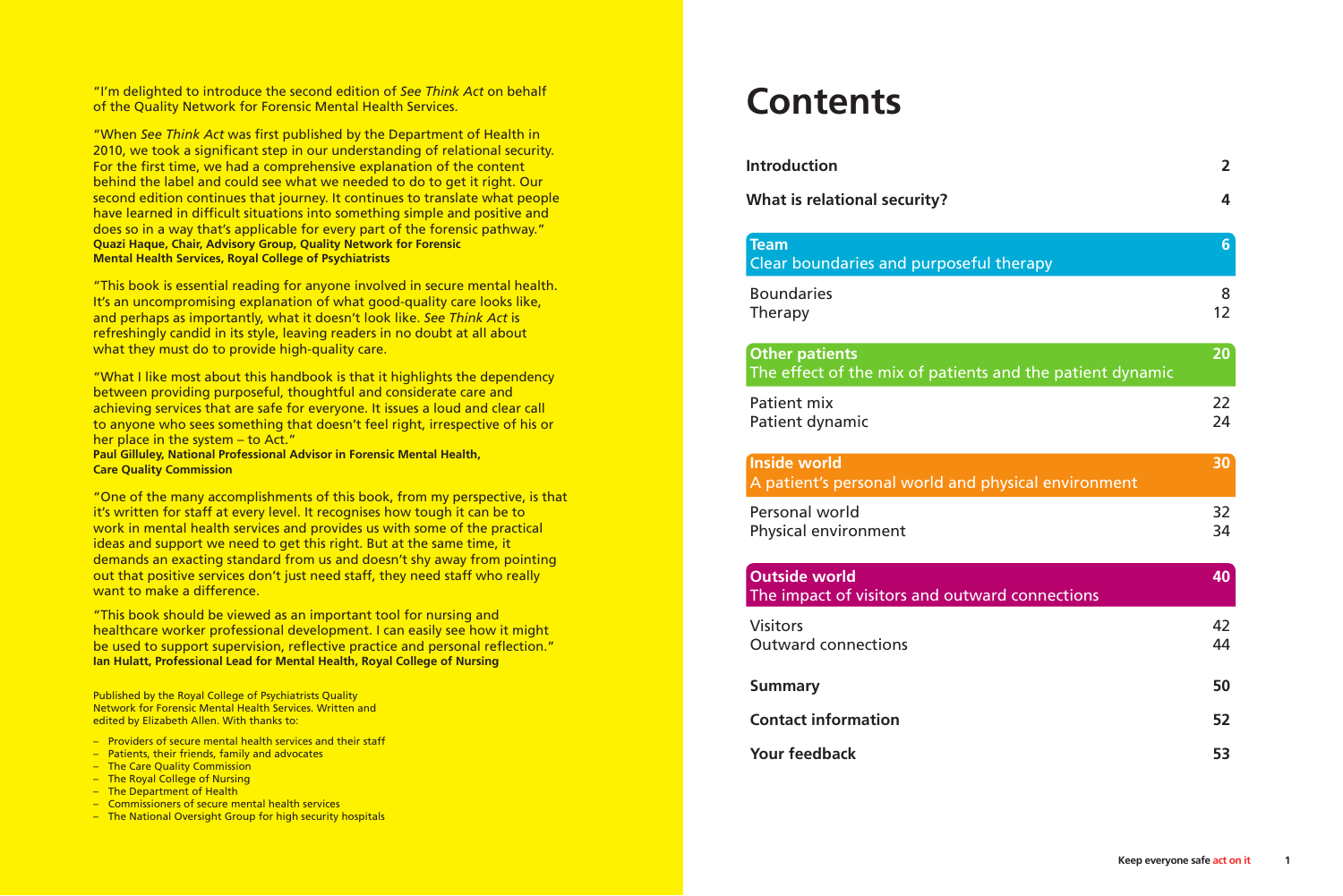# **introducti on**

This handbook is for people who work in secure mental health services.

Whether your role is medical, nursing, administrative or domestic, it's important that you have the information you need to keep yourself, patients, colleagues and the public safe.

Our job is to provide people who need our services with high-quality care in a way that's purposeful, respectful and safe. To do that, we need to understand the different elements that make up secure care and know how to respond if we think something is wrong.

Working in secure services is rewarding – but it's also hard work and highly demanding. On a daily basis, we manage a multitude of complex and sometimes emotionally challenging situations.

Only by understanding how to work together to recognise and deal with risk can we create environments that are safe, hopeful and empowering.

This book has the information you need to understand what relational security is and learn how you can help keep everyone safe.

#### **About this book**

**the purpose of this book is to help you understand what relational security really means and what you can do to ensure it's maintained in your place of work.**

This explanation of relational security isn't just theoretical. It reflects the collective learning of people in high, medium and low secure services. The examples of risk and measures of success you see described here reflect the real experiences of people who work in these services and the people they care for.

In this book, we look at the **main areas of relational security** and think about some of the risks to patient care and security if we don't get it right.

We focus on the importance of **talking as a team** and understanding what's really going on. We then explore what **action you can take as an individual, as part of a team and as a leader** and how you'll know if you're getting it right.

This book has been designed so you can keep it with you and use it whenever you want to **reflect on your thoughts** about how relational security is working in your area. You can use it to **help explain to other people**, such as carers and patients, how relational security helps deliver good-quality care, or to **reflect on an experience or incident** and think about how you want to solve it or what you might do differently next time.

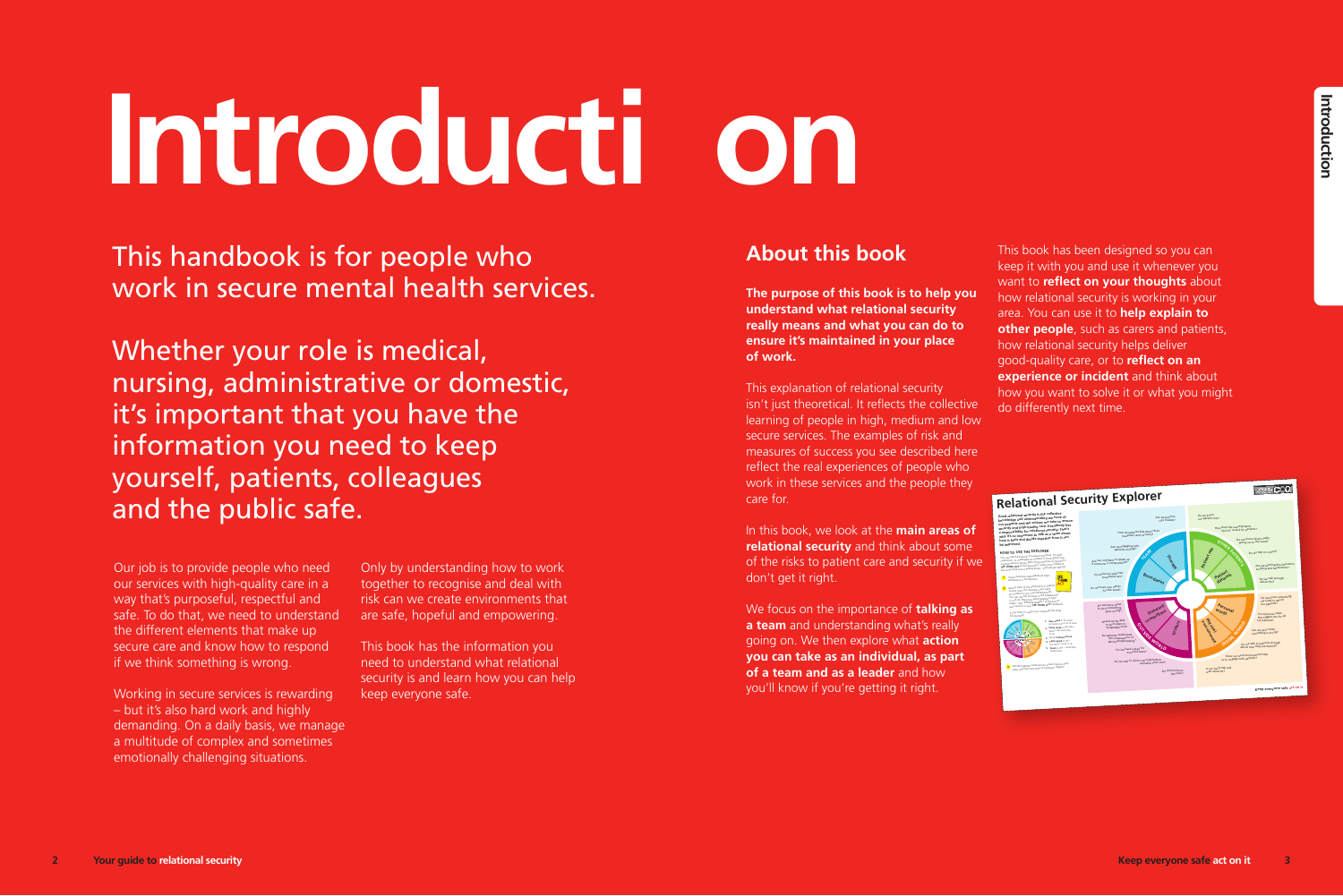# **What is<br>relational**

Security provides the framework within which care and treatment can be safely provided. Neither patients nor staff can participate positively in the activities of the service unless they feel safe first.

There are three distinct but inter-related elements of security in a secure mental health setting. They are:

- **Relational security**
- **Procedural security** (the policies and procedures in place to maintain safety and security)
- **Physical security** (the fences, locks, personal alarms and so on that keep people safe).

The balance between these three elements often shifts, requiring us to change our plans to meet the needs of a particular patient group or situation. However, it's essential that all three are in place at all times, and one should never substantially compensate for the absence or ineffectiveness of another.

# security?

**Relational security is the knowledge and understanding we have of a patient and of the environment, and the translation of that information into appropriate responses and care.**

Relational security is **not** simply about having 'a good relationship' with a patient. Safe and effective relationships between staff and patients must be professional, therapeutic and purposeful, with understood limits. Limits enable staff to maintain their professional integrity and say 'no' when boundaries are being tested.

In this book we explore the four key areas that help staff maintain relational security. They are: the whole care **team**; the **other patients** on the ward; the **inside world** experienced by patients; and the connections those patients have with the **outside world**.

The diagram on this page shows each of these four areas of relational security divided in two to help you focus on what you and your team can do to gain a better understanding of relational security and take positive action.



We explore each of these eight dimensions, consider the risks involved and determine how we can act to keep everyone safe.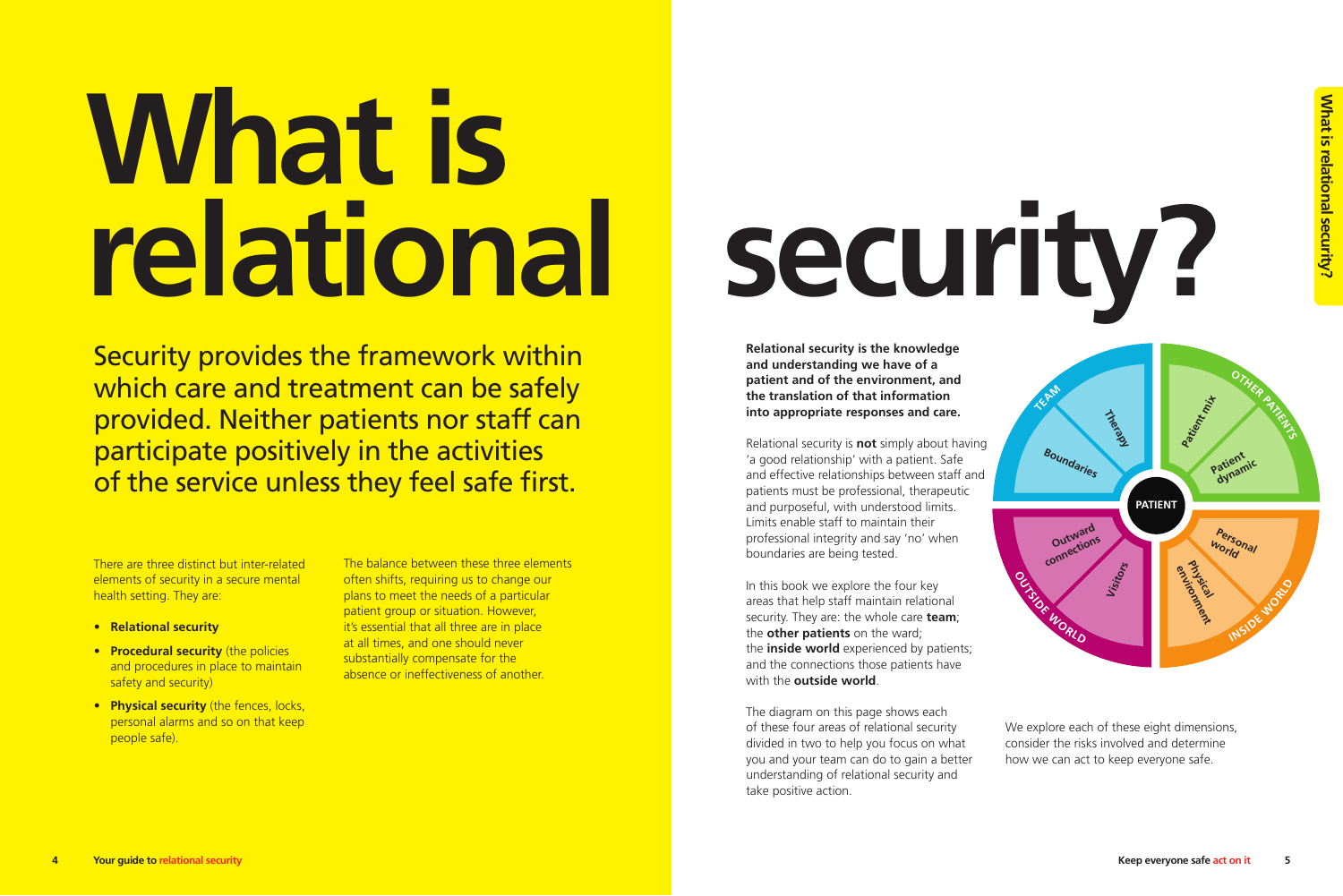

# **Team Clear boundaries and purposeful therapy**

In this section, we think about what it might feel like to be a patient in a secure service, why someone might lose hope and what we need in place to ensure patients get the most out of their time with us.

When we talk about the 'team', we don't just mean the immediate clinical care team. We mean **everyone** who has regular contact with a patient. That includes domestic, catering and short-term staff. It can even include external visitors such as friends, family and professional visitors. **Everyone** has a responsibility for relational security.

First, we explore the importance of maintaining appropriate **boundaries** and why it's so important to do so. Then we discuss purposeful **therapy**: the need to engage proactively and positively with patients.

At the end of the section, we think about how the service should feel if we're getting it right.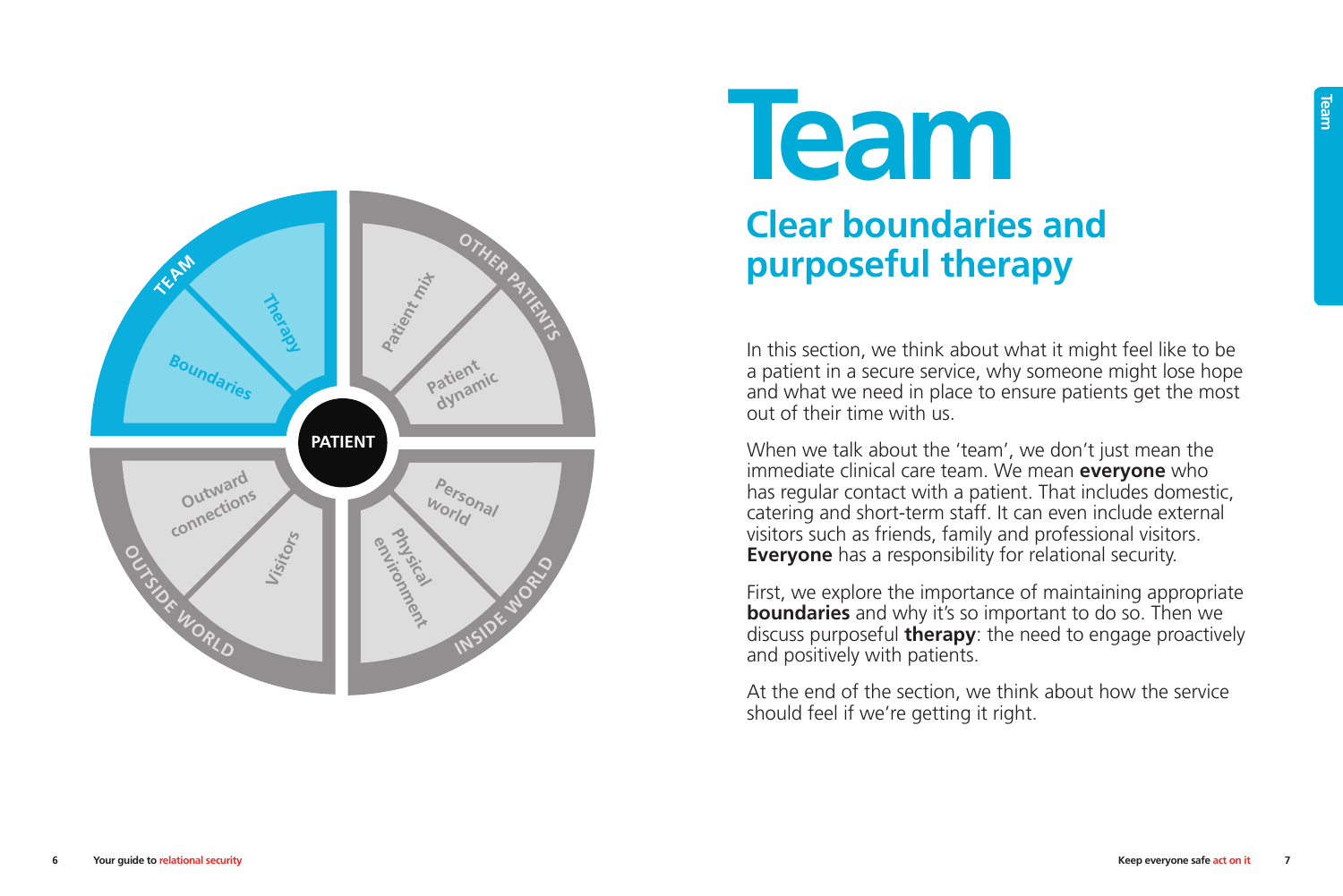### **Boundaries:** what you need to know

**Boundaries keep everyone safe**. They should reflect the clinical philosophy of the service, encourage personal responsibility and help patients recover in a place that's safe for everyone.

#### **SEE**

We all function better when we understand the rules. Staff and patients need to understand what boundaries are and why they are so important.

So, what are boundaries? Boundaries can be **physical** (such as windows or walls), **procedural** (such as ward rules or hospital policies) or **relational** (professional and personal rules). Relational boundaries provide the basis for safe and effective therapeutic relationships with patients.

**The first step in maintaining clear boundaries is to identify the boundaries** (physical, procedural or relational) that are, or need to be, present in your service.

**Next, decide what the non-negotiable boundaries are**. What should never happen? (For example, "We'll never accept Facebook 'friend' requests from a member of a patient's family" or "I'll never give a patient my personal phone number".) No matter how obvious the non-negotiable boundaries might seem to you, find time as a team to talk about this.

We don't talk about this enough. When we did, we could easily agree some obvious non-negotiable boundaries, but we'd never talked about it before and there were definitely some areas we debated!

Even when we know a boundary is nonnegotiable, sometimes it might feel easier to 'let it go'. But even if it feels easier at the time, it's a hard place to get back from unless there's a really supportive culture in the service. Reflective practice can be a great platform for talking about these issues in a supported way, providing, of course, that **everyone has access to reflective practice** .

**Once you've agreed the non-negotiable boundaries and limits for your service, think about the areas where there could be flexibility or negotiation**. A procedural boundary example might be:

"Our general ward rule is that all patients retire to their rooms by 10pm, but if a patient was very distressed we'd take them to a quiet-room to talk." Discipline on a ward is important but when we're too controlling and it feels unreasonable, we can create feelings of resentment in patients and affect our ability to maintain balanced and respectful relationships.

We wanted to be in control, but we also wanted to avoid a situation where staff were too rigid when it wasn't necessary and increased tension as a result. The example I use with my team is the rule about the TV going off at 10pm in the common room. If it's 10pm, there's still 10 minutes of the match to run and everything is going fine, are we really going to turn it off? What's the point in that? Being clear about the non-negotiables allowed us to talk as a team about when we could use our judgement.  $\blacksquare$ 

#### **Hold on! Doesn't this mean we're being inconsistent?**

No. Maintaining consistency in boundary management is critical, but being consistent doesn't necessarily mean making the same decision every time. It means being consistent in our approach to decision-making, which, because our services are dynamic, could mean the judgement we make today might be different from the one we made yesterday, because something else has changed.

**We must talk to patients about** 

**boundaries** and why the rules we have in place are necessary. We need to explain how we make decisions on rules that we can be flexible about so they understand what the reasons are likely to be for any change and so they don't feel they're being treated unfairly.

Talking to patients when they first arrive is a good way of ensuring they understand how boundaries work right from the start. Otherwise, a patient might not realise they're 'testing' a boundary and if we impose a personal boundary without warning we could make them feel humiliated or upset and damage the therapeutic relationship we've built.

**T eam**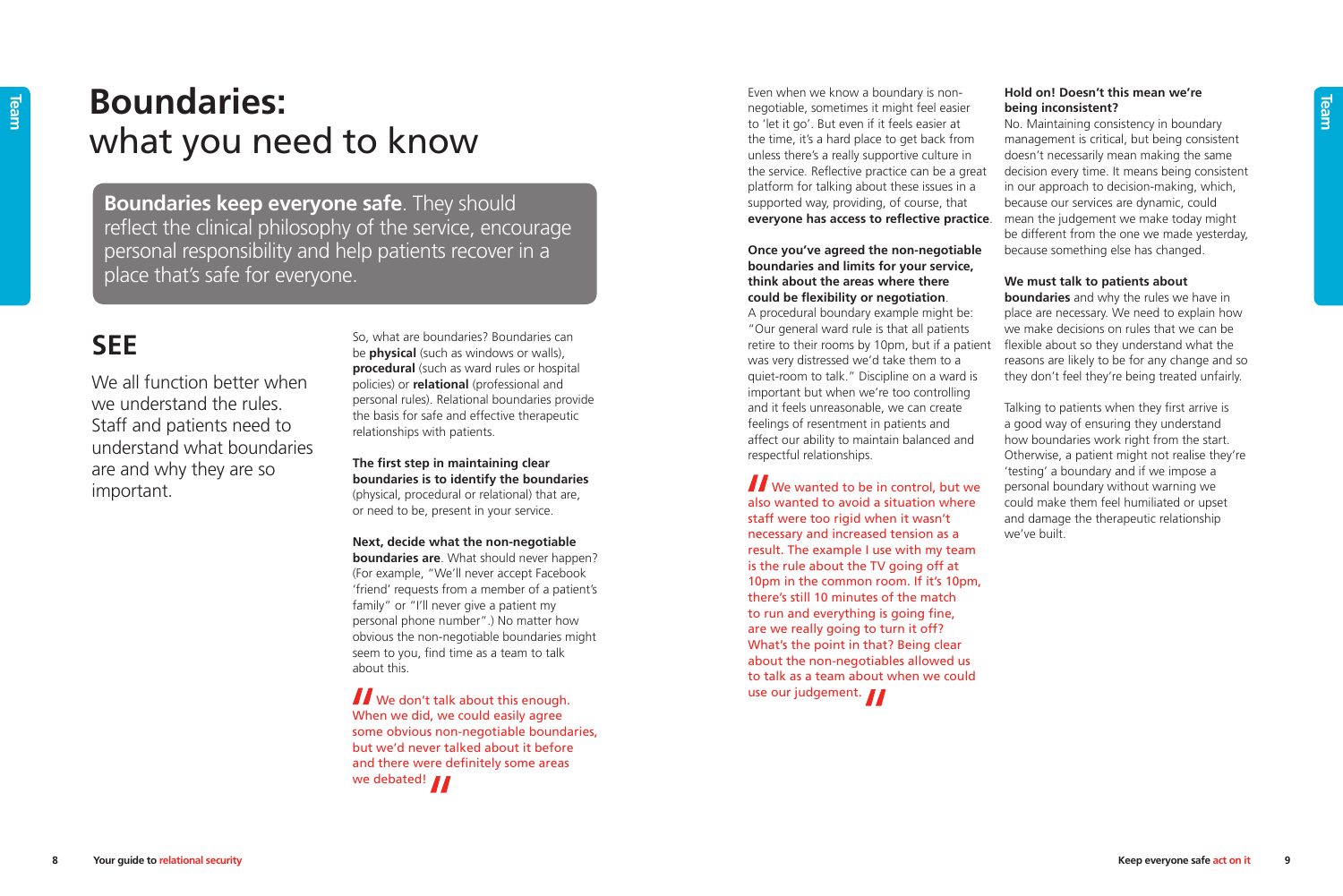particularly over a long period of time, there's a risk of becoming too close, especially if you want to develop trust and take an active role in their recovery. But whatever your role is, the contact you have with patients must stay within professional limits. Whatever your job, you have a responsibility to protect patients from misunderstanding the nature of the relationship they have with you.

If you're responsible for a patient's care,

That means being prepared to examine our own feelings and being continually aware of the things we say and do, and how someone else might interpret them. Our relationship with a patient must always be professional and respectful; it cannot be personal.

We noticed a staff member having one-to-one sessions with the patient that just didn't seem necessary. When we investigated, it became clear she'd changed her shift to spend more time with the patient and further enquiries revealed they'd been writing personal letters to each other.

No one thinks this is easy. Staying alert and continuously maintaining boundaries is tough. It demands constant self-discipline as well as confidence in our own judgements and understanding. And it's harder to maintain boundaries with some patients than others. Some illnesses might mean patients have more difficulty maintaining healthy relationships, find it harder to understand or even try to manipulate, condition or groom other people.

Conditioning is when someone uses the power of his or her personality repeatedly and over time to persuade another person to act or think in a different way.

Similarly, grooming is when someone befriends or tries to establish an emotional connection with another person with the aim of exploiting weakened boundaries. These behaviours can be very subtle and difficult to spot but could result in a serious incident such as exploitation, sexual assault, blackmail, suicide, escape or the serious compromise of a colleague. You need to report any attempt by a patient to manipulate you or someone else so the care team can review the patient's care plan and keep everyone safe.

Whether ward rules are relational or procedural, fixed or flexible, they must never be punitive and should always be applied reasonably. They should reflect the current clinical strategy of the service (that means regularly checking whether rules that have been in place for a while are still needed) and never be purely in place for the convenience of staff. Unnecessary or insensitively applied rules create feelings of mistrust and resentment, which lead to conflict and confusion on a ward, and make it difficult to provide the care our patients need.

#### **THIN K Have things gone too far?**

Now you know what the nonnegotiable boundaries are, do you think you, or someone else, might have been **drawn over the line**? If so, you need to take action and stop it now. Think about what you can do now to **get things back on track** .

#### **A c t**

- Identifying the negotiable and non-negotiable boundaries
- Communicating the boundaries to patients and helping them understand the reasons for them
- Being clear about the information you're going to use to inform decisionmaking and being consistent in your approach
- Using handover to let the team know when and how you've used your judgement on a boundary
- Staying aware of how you feel, how you behave and what other people may think about your behaviour
- Staying alert to the potential for you or a colleague to be conditioned, groomed or manipulated
- Being prepared to raise any concerns you have about how boundaries are managed, by patients or by colleagues
- Recognising and confirming the achievement of patients when they get it right
- Treating everyone with dignity and respect
- Being prepared to talk in the team about how you feel, and asking for help when you need it.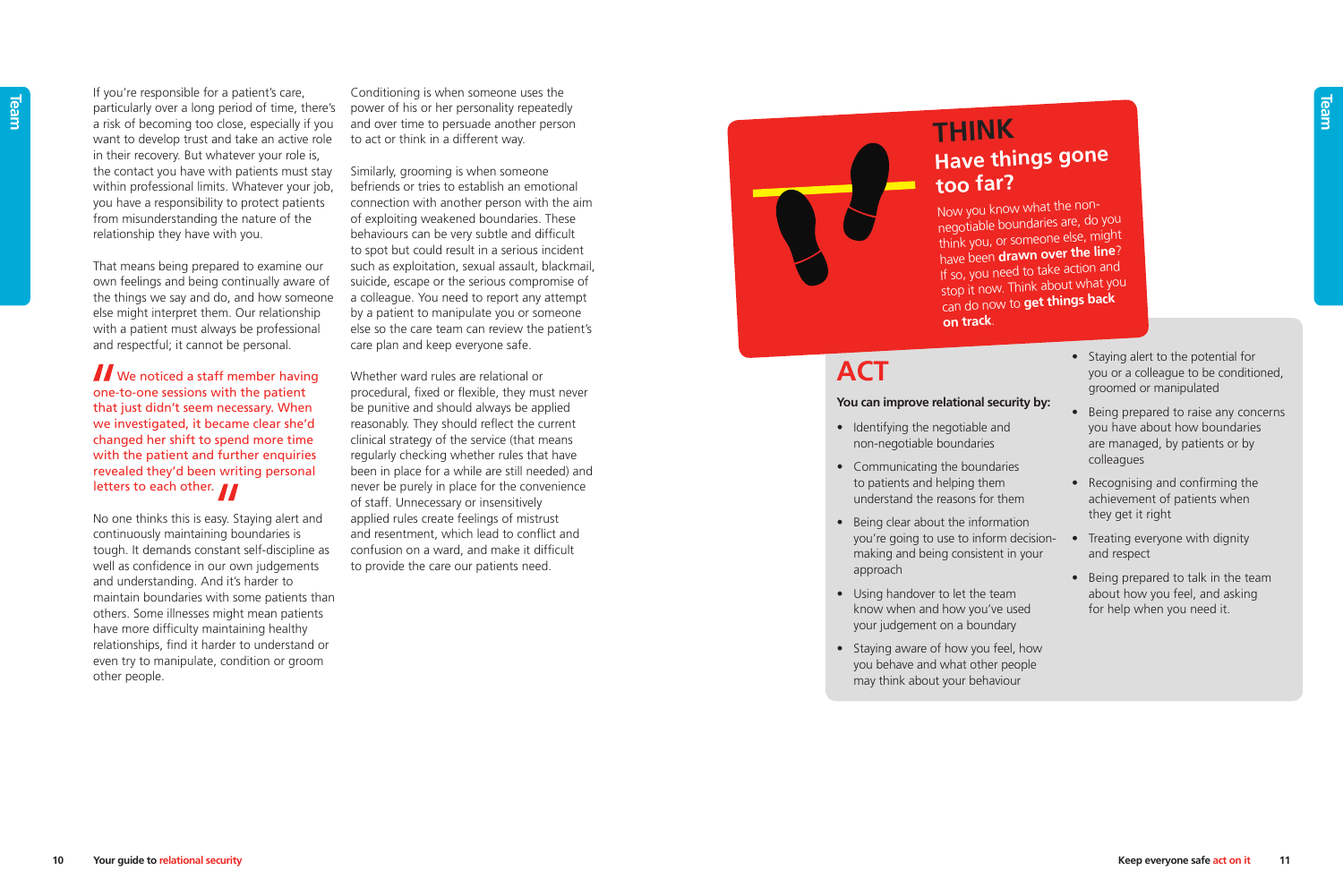# **Therapy:** what you need to know

Care plans should make it clear to patients what they have to do to move on. They should be hopeful but also realistic.

#### **SEE**

When patients come to us for help they relinquish some of their freedoms in exchange for the care and treatment we've said might help. If we fail in our duty to provide that, we shouldn't be surprised to find the patient has withdrawn from their side of the bargain too.

#### **Stop and think for a minute:**

How would you feel if you were a patient in your service? What would you miss the most? What would you be most concerned about? After a while, how do you think your behaviour might change? What might become different about you? If you became frustrated, isolated or bored, how would you express that?

It's worth remembering that people don't *always* behave in the way they do because they're mentally unwell. They sometimes behave in the way you or I would if we felt trapped and didn't know what we needed to do to change our situation.

So, what can we do to ensure that patients see the point of being in a service and get the best out of their time with us?

#### **First, we need the right attitude.**

Patients need to see that staff understand and care about how they feel. Staff who don't and who are passive or insensitive can do more harm in a service than good. They create feelings of resentment and mistrust, undermining the whole team.

Our job isn't just to watch patients; it's to find every way we can to help them manage their recovery, taking every opportunity we get to encourage participation and reinforce new skills. That doesn't just mean having the right *numbers* of staff, it means having the right *kind* of staff: people who want to make a difference.

We used to think relational security was about how many staff we had. Now it's clear to us that it's the skills, quality and attitude of our staff that make the most difference.

Having the right attitude also means setting a great example, all of the time. Some patients don't conform to social or cultural norms and need to learn new skills to help establish themselves as valued members of their communities. That won't happen on its own. We need to set a consistently positive example every day with patients and with one another. That can be difficult to remember when the service is busy and people are demanding our attention, but remember: patients observe how we behave – being consistent, considerate, respectful and disciplined as a team sets a high standard, helps patients learn the skills they need and creates a better place for us to work.

We looked at the language we use and realised how unintentionally stigmatising it can be. Using phrases like 'he's PD' had allowed us to drift into identifying patients as their diagnosis. We also thought about phrases we sometimes heard used such as 'kicking off' which we felt were inappropriate as a description for someone having difficulty managing their illness.

Find time to reflect individually and as a team about this.

It's easy to think of 'reflective practice' just as a periodic meeting or as only an opportunity to look back on the bad things that happened. Sure, there'll be times when you need to do that; but reflective practice is as much about thinking individually 'in the moment' and with hindsight, as reflecting formally within a meeting.

Asking others for feedback, writing down what you learned today, imagining how others experienced your practice and celebrating examples of positive practice during that shift in handover, are great ways to inject meaningful reflective practice into everyday working.

We've had to learn the skills to talk to each other about these issues; to give and receive feedback in an open and positive way. It really works.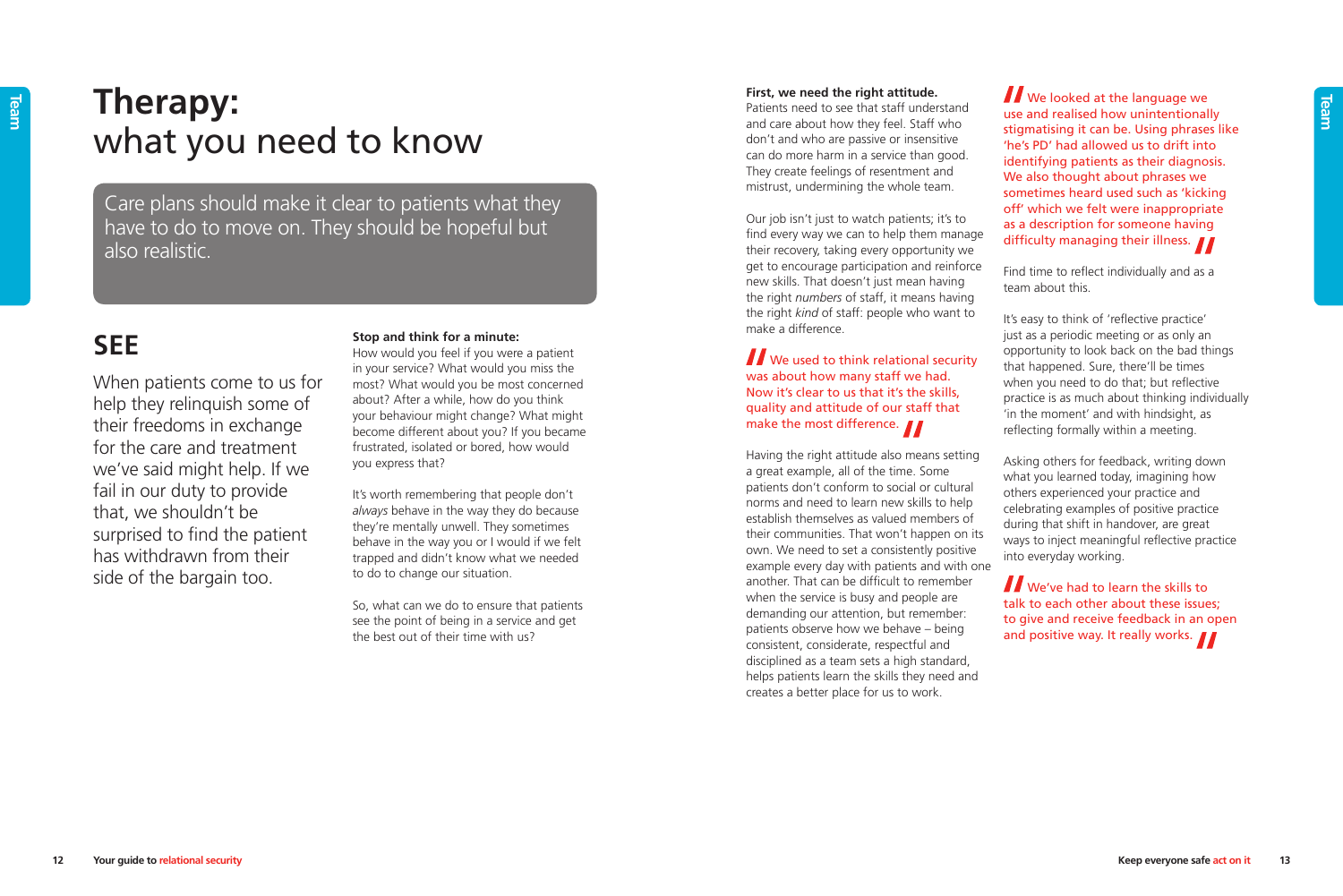**Think again about how you'd feel if you were a patient**. You'd probably want to know what you needed to do to move on, right? Most patients do.

II Where I am now I know what I need to work on to get home. Before, I had nothing. No plan, no hope, nothing to do and nothing really to lose. I didn't feel like I had control of any part of my life. Did I think about escaping? Yeah, there was no point me being there.

Providing patients with a clear plan of care isn't just the right thing to do, it's also the safe thing to do.

With clearly defined health outcomes (outcomes being the benefits of the work we put in rather than the therapies themselves), it should be easy for patients to see what they'll need to demonstrate by way of progress to move on. They should also be able to see the connection between the activities and therapies we're asking them to engage in, and the achievement of their health outcomes.

Being clear with our patients about the health outcomes we need to work on together has focused us on what's most important. One of our most difficult to engage patients has started to show interest in talking about what he has to work on to make progress.

Patients who have a clear plan and know what they need to demonstrate are less likely to feel hopeless and frustrated.

When patients are ready to move on it's easy to underestimate the significance they might place on change and miss important signs about how they're feeling. For example, the transfer of a patient to a lower level of security might (to us) feel like progress, but it can also mean increased anxiety for a patient if they haven't been supported through it properly.

We assumed he would be happy about moving on, but he was actually getting more and more scared about stepping down and so we were completely unprepared when he absconded.

Make sure patients are well prepared to move on and have the skills they need for the next step. That skill could be related to managing their illness, or it could be as practical as knowing how to book travel on-line.



#### **THINK**

#### **Are you finding time?**

How **patients see you behave** makes a big difference. Do you set a good example for others? **Are you a positive role model?** Take the time to think about how you behave on your ward and what more you could do to lead the way.

#### **Act**

- Considering how you'd feel to be a patient here
- Engaging with patients proactively and making a commitment to their care
- Being a great role model for patients and for other colleagues
- Encouraging patients to engage in developing their care plan and helping them understand what they need to do to move on
- Making sure your patients have clearly stated health outcomes that are reasonable and measurable
- Making sure the activities and therapies you're asking patients to engage in fit with achieving their health goals
- Making sure you help patients practise their new skills whenever you can
- Planning how to manage transition and reduce anxiety by helping patients prepare well for the next stage.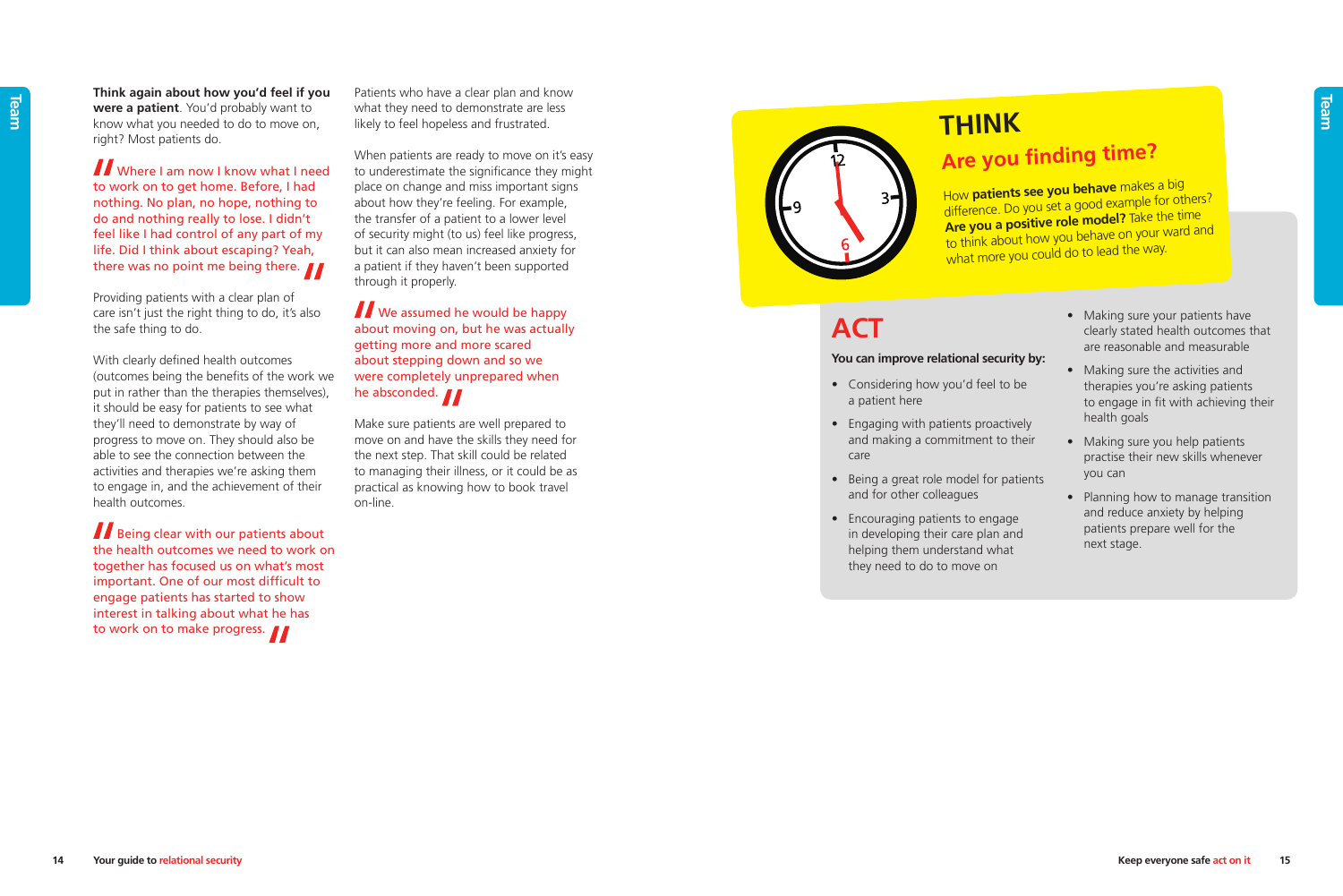# **We know we're getting it right when:**

- $\Box$  We (and our patients) know what maintaining clear boundaries means and why it's so important.
- $\Box$  We (and our patients) know which boundaries are non-negotiable and which we can make individual judgements about.
- $\Box$  We feel confident to uphold boundaries with patients who continually test them.
- $\Box$  Patients describe staff as being considerate and respectful.
- $\Box$  We look out for each another and feel confident to say something if we think a colleague may be compromised.
- $\Box$  We set a good example and are positive role models.
- Our patients have clear and meaningful plans that help  $\Box$ them understand what they need to do to make progress.
- $\Box$  There's a high level of engagement in our service.
- $\Box$  We talk to patients about how they feel and plan change together.

# **Effective leaders: Team Team**

- $\Box$  Ensure there's a clear and well-communicated service strategy in place that explains our philosophy, clinical purpose and how we accomplish health outcomes.
- $\Box$  Recruit people who have the right attitude and want to make a difference.
- $\Box$  Have a structure in place for regular reflective practice that's developmental, supportive and inclusive of all staff groups.
- $\Box$  Know how to recognise and support staff showing signs of 'burn-out'.
- $\Box$  Focus on the achievement of health outcomes and do everything possible to ensure patients aren't unnecessarily delayed in services.
- $\Box$  Engender a culture of encouraging people to think for themselves and speak up if they see something, irrespective of what position they hold.
- Regularly revisit the boundaries in place to ensure they  $\Box$ remain relevant and reasonable for the current patient population.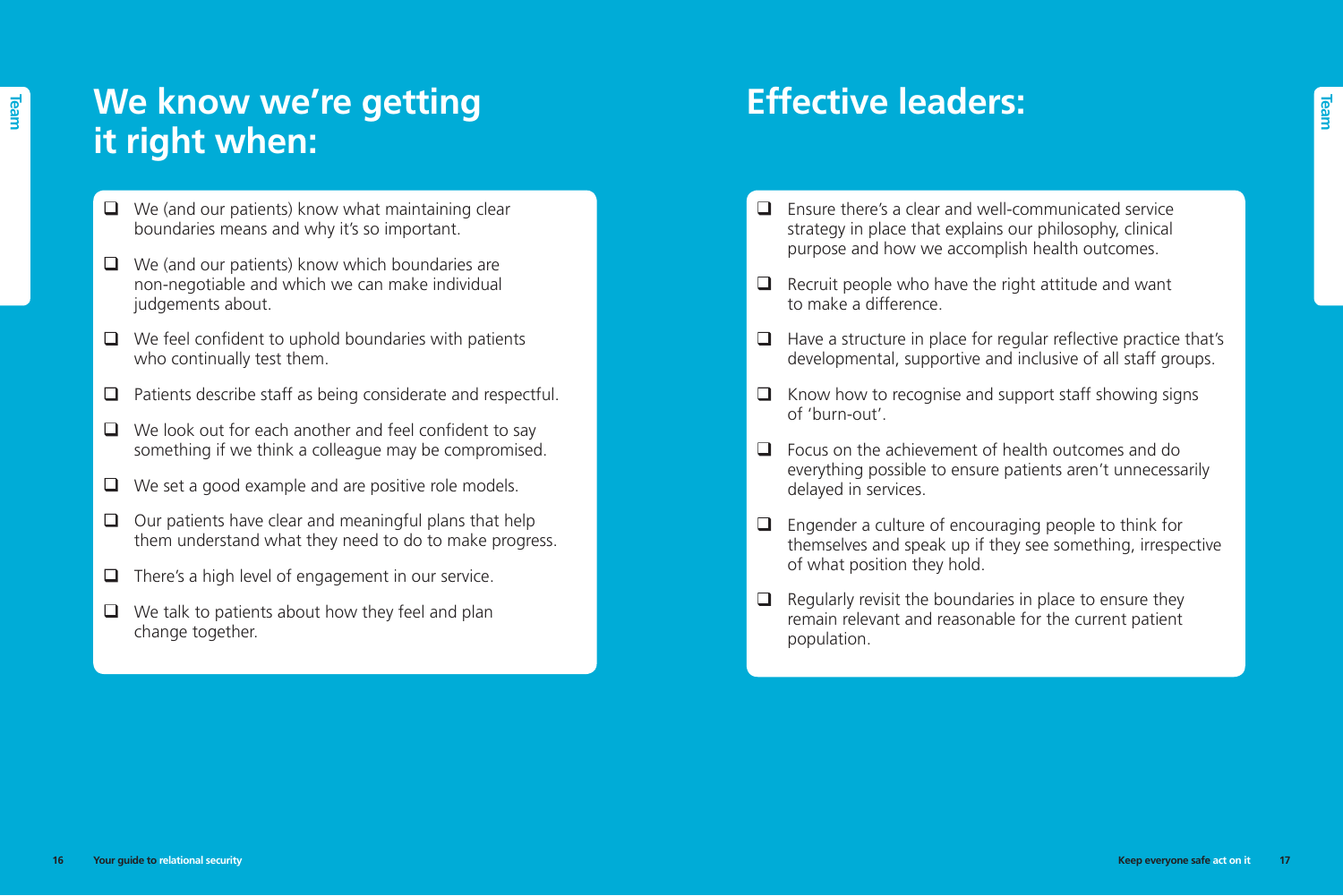# **Summary**

In this section, we talked about boundaries and how, by maintaining them appropriately, we can keep everyone safe. We learned that upholding boundaries isn't just about saying 'no'. We need to be clear about when we won't negotiate, but there'll also be times when we need to use our judgement and think about what's safe and reasonable.

We talked about our attitude, the example we set, the difference between watching patients and engaging with them, ensuring patients have meaningful treatment plans and making opportunities to help patients practise what they've learned.

Lastly, we looked at some measures that might help you think about when you're getting it right; and some of the things effective leaders do to support their staff to deliver good relational security.



**Do you know what the negotiable and non-negotiable boundaries are** on your ward? How confident **do you feel that patients are engage<sup>d</sup>** and have hope in recovery? **Talk about it** with your team and when you next meet to use the Relational Security Explorer.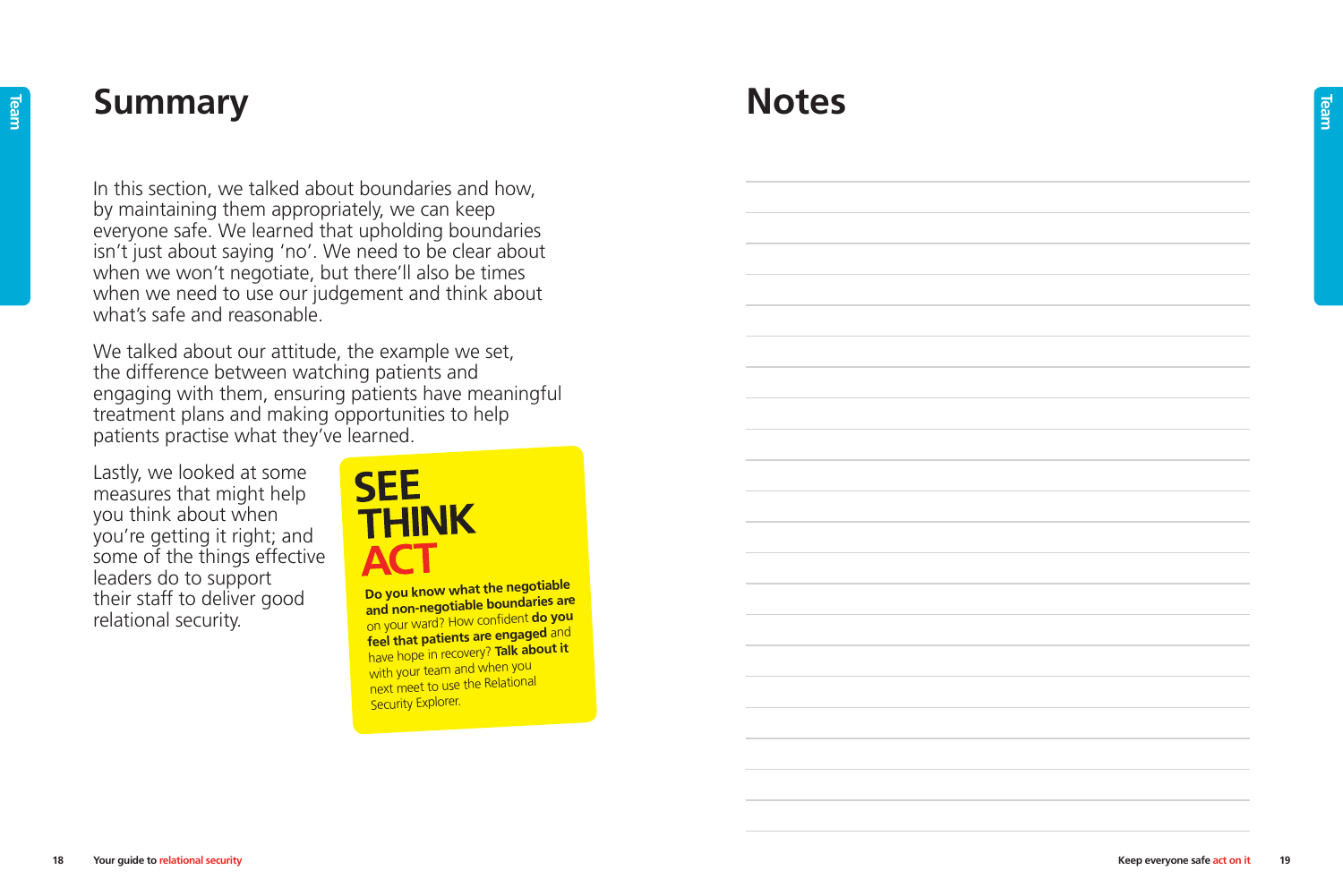

# **Other patients**

**The effect of the mix of patients and the patient dynamic**

Wards are dynamic – they constantly shift and change. The dynamic between individual patients and between the entire patient group and the staff can alter between two shifts, over a lunchtime, or in a conversation between two patients that we're completely unaware of.

The **mix of patients** and the **dynamic** that exists between them has a fundamental effect on our ability to provide safe and effective services – the whole group can be affected by the arrival or departure of just one person.

In this section, we explore the importance of **knowing what the limits are, continually monitoring how the ward feels** and being **prepared to act** when something needs to change.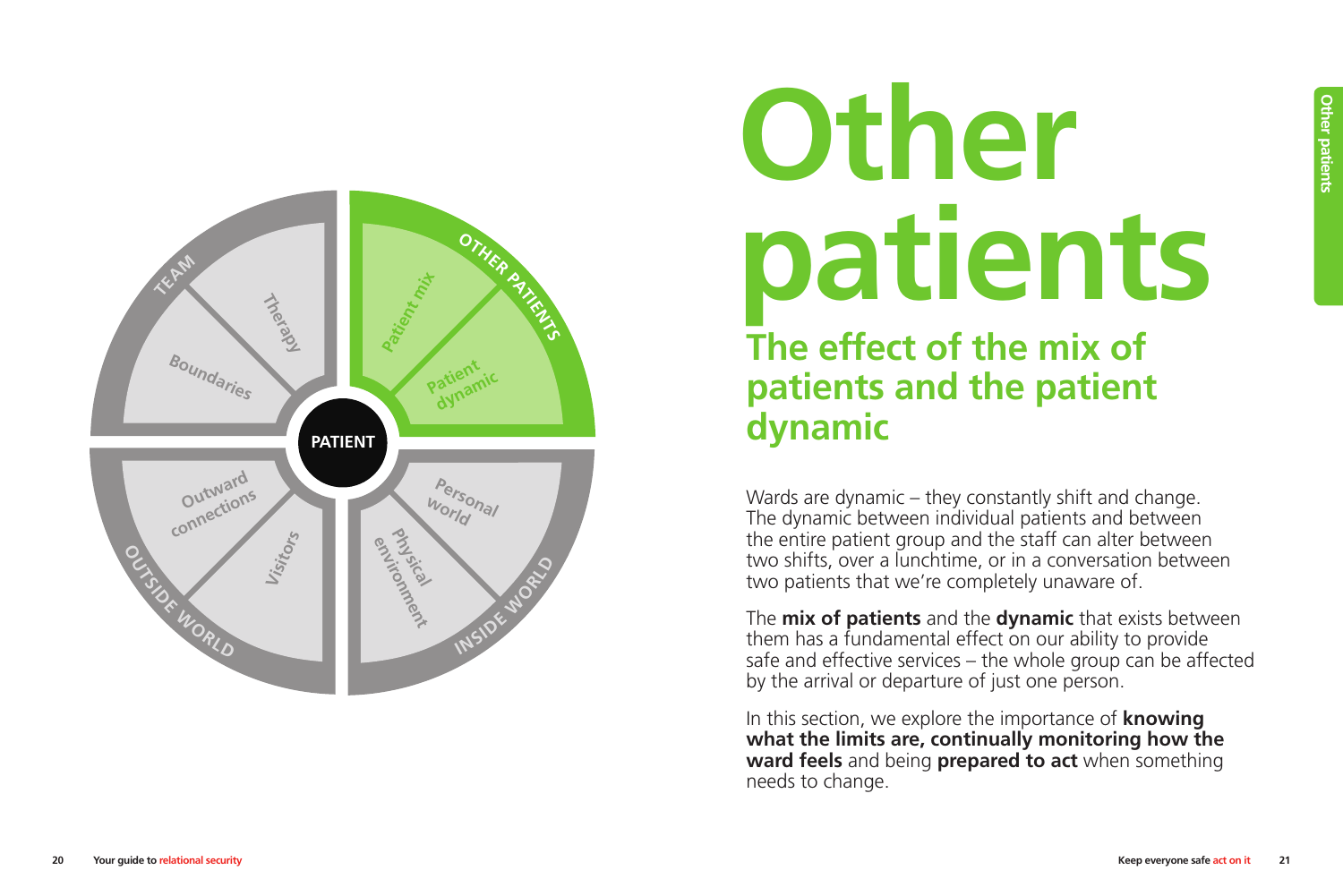# **Patient mix:** what you need to know

**The mix of patients on a ward presents its own set of risks.** We need to understand these and be prepared to act if we're approaching the limit.

#### **SEE**

There is no special formula for creating the perfect ward with the right number of patients whose diagnoses, histories, offences, planned pathways and risks all fit well together. When we think about 'patient mix', we really mean the combined effect and potential risk of all the people that make up the ward community.

Establishing the potential impact of the mix of patients relies on understanding what the important elements of the mix might be and understanding as much about our patients as possible. That means not just understanding their current state of well-being, but working with other agencies to understand past histories and experiences in other places such as prison, other secure services and the community.

When a new patient is considered for admission, we shouldn't just think about how they'll function on the ward, but also consider how that person might change the overall risk profile of the whole patient group. Every team has its own limits for the risks it's able to manage and sometimes this depends on the purpose, experience and philosophy of the ward. The most important thing is to be clear about what the limits are.

We really thought we knew the score on our ward but it was only after a serious incident that we discovered three of our patients had been in the same prison before. They re-formed a gang on our ward and were intimidating vulnerable patients, undermining our staff and generally creating chaos. Once we'd taken action, it was like a cloud lifting. The self-harm that emerged

among the most affected patients stopped and eventually we got back to normal, but we really learnt a lot from this and now think a lot more carefully about the mix of patients.

We have a responsibility to understand the manageable risks and limits so we can safeguard everyone and ensure the service represents the best therapeutic community possible. That sometimes means service leaders communicating proactively with external stakeholders so everyone understands what the safe limits are for the service.

We really felt a pressure to admit patients and admitted a few who had a very different engagement profile. Within only a few months, we were closed to admissions while we sorted out the aftermath of an incident.

Continuity of care is really important for patient progress, but there may be some circumstances where it's necessary and appropriate to move a patient from one clinical area to another. That shouldn't be regarded as a failure. If it's managed appropriately, it can disrupt escape planning, allow other patients to disclose information without fear of intimidation, provide respite to fatigued staff, enable reflection and re-establish a healthy therapeutic environment.

#### **THINK Spot the difference?**

How well do you **know your patients' histories** and the effect they can have on one another? Do you have the information you need to spot the difference your patients can make to the ward dynamic? Think about what you can do and who you need to talk to, to **ensure that you have all the information you need** to help keep everyone on the ward safe.

#### **Act**

- Being clear about what the limits are for your service
- Constantly monitoring how patients are interacting with one another
- Monitoring the effect a patient arriving or leaving has
- Staying alert and being prepared to speak up if you have misgivings
- Being prepared and knowing how to act if you need to change the mix.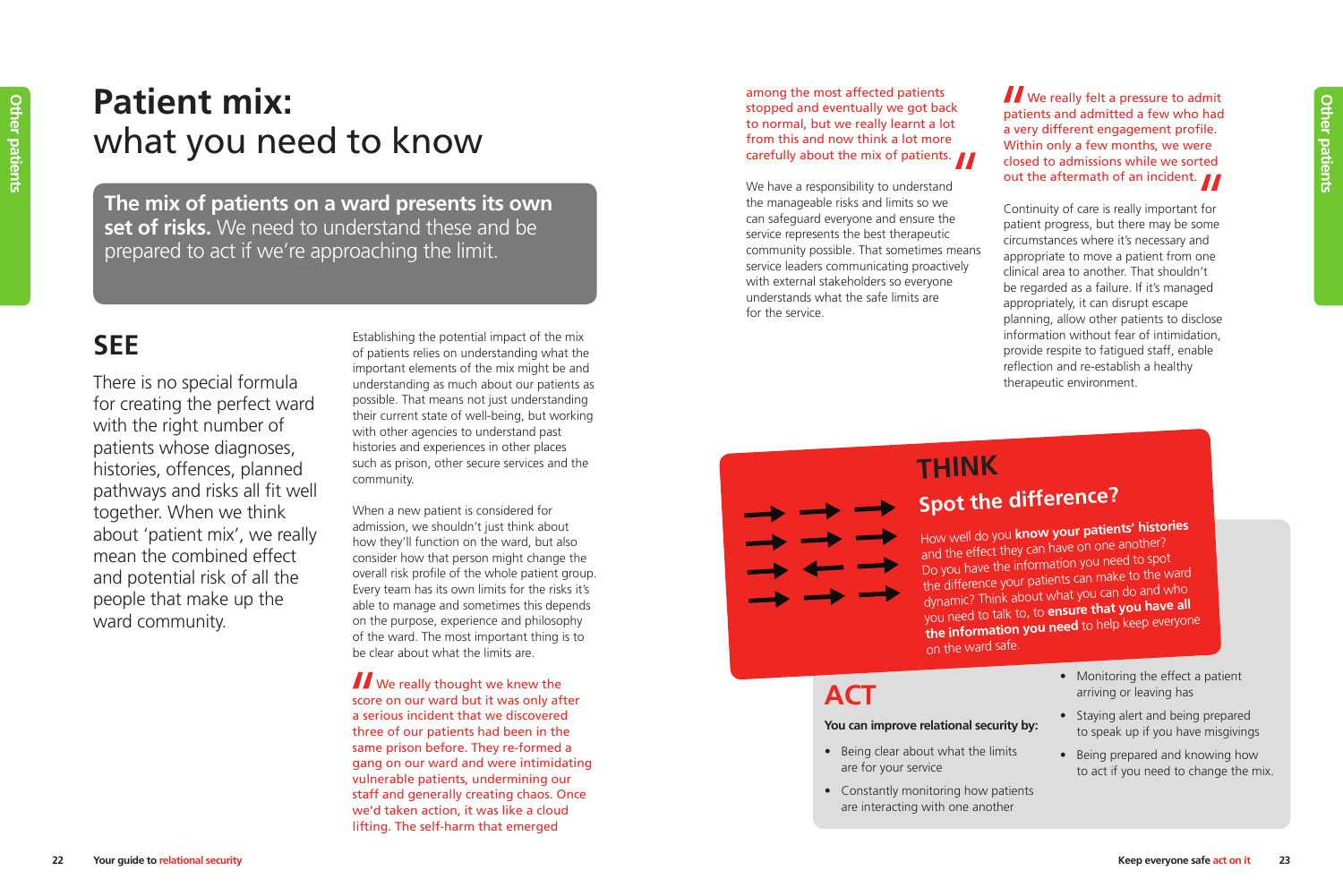#### **Patient dynamic:** what you need to know

**The relationships across patients and the team**  shape how a ward community feels and influence our ability to **promote a positive culture** of recovery.

#### **SEE**

Ward communities aren't that different from the communities we live in. When wards feel positive, safe and co-operative, and have common values, not only do patients recover more quickly, but staff are more content, suffer less sickness and are likely to stay for longer. This means healthier, happier and more experienced staff and better continuity of service for patients.

Do you ever think about **what makes your home community a good place to live**? You may not think you live in a good community. If so, what is it about the community that you don't like?

It's a good bet that if you are thinking about a bad community, you'll be using words such as **crime, fear, isolation** or **intimidation**. If you are thinking of a good community, **safety, solidarity, support, relationships, common goals, certainty** and **trust** might be some of the words you'll use.

When things go wrong and a ward feels unsafe and out of control, it can be a stressful place to work for staff; over time this can erode our confidence in dealing with the issues. It can also be frightening for patients and result in self-harm or even suicide. Patients who are frightened or intimidated can't easily engage in a therapeutic programme.

If it felt like these two guys were running the ward, not the staff. It was pretty tense and felt like all the bad bits of being back in prison again. We spent more time watching our backs than anything else. The staff finally split them up and moved one of them to another ward.

It isn't always the case that patients behave in a subversive way but it can happen and the consequences for other patients can be devastating. Be alert to the possibility of:

- Victimisation or abuse (such as bullying, sexual abuse or extortion) of vulnerable patients
- Evidence of collusion/secretiveness or planning between patients
- Patients exerting pressure on others to disengage from treatment
- Planning to undermine staff and security (such as planning an escape or hiding restricted items)
- Inappropriate attachments to other patients or to staff.

If your suspicions are aroused **you must act** before a serious incident happens, even if you're not completely sure. It's always better to say something.

Understanding what's going on between patients and acting before it goes too far means you stay in control and keep the ward focused on its main aim of recovery. Understanding what's *really* going on might also rely on gathering information from outside the clinical team. The patients, domestic staff, other visitors to the ward and friends and family all get a unique perspective of the ward dynamic. Providing them with a space to contribute their thoughts about the ward dynamic completes the picture.

The dynamic on the ward isn't just determined by the patients. It can be influenced by the mix and attitude of staff too. If incidents are occurring in your service, don't *just* look at the patient dynamic. Consider too whether there might be correlations with the staffing profile.

#### **THINK You hear it but are you listening?**

**Do you know what's really happening** on your ward? You know when something **just doesn't**  sound right. It might be the smallest thing but it's always better to **say something** than do nothing. Think about what might really be going on.

#### **Act**

- Detecting suspicious, unusual or out-of-the-ordinary behaviour between patients
- Being continually aware of the dynamic on the ward and monitoring any change
- Staying alert and ready to act, and moving patients if necessary
- Encouraging patients to talk about how the ward dynamic affects them and makes them feel
- Providing patients and others with a 'safe space' to report suspicious behaviour without fear of retribution from other patients
- Talking at handover about the dynamic, the reasons for any change and the effect it might have on safety and security.

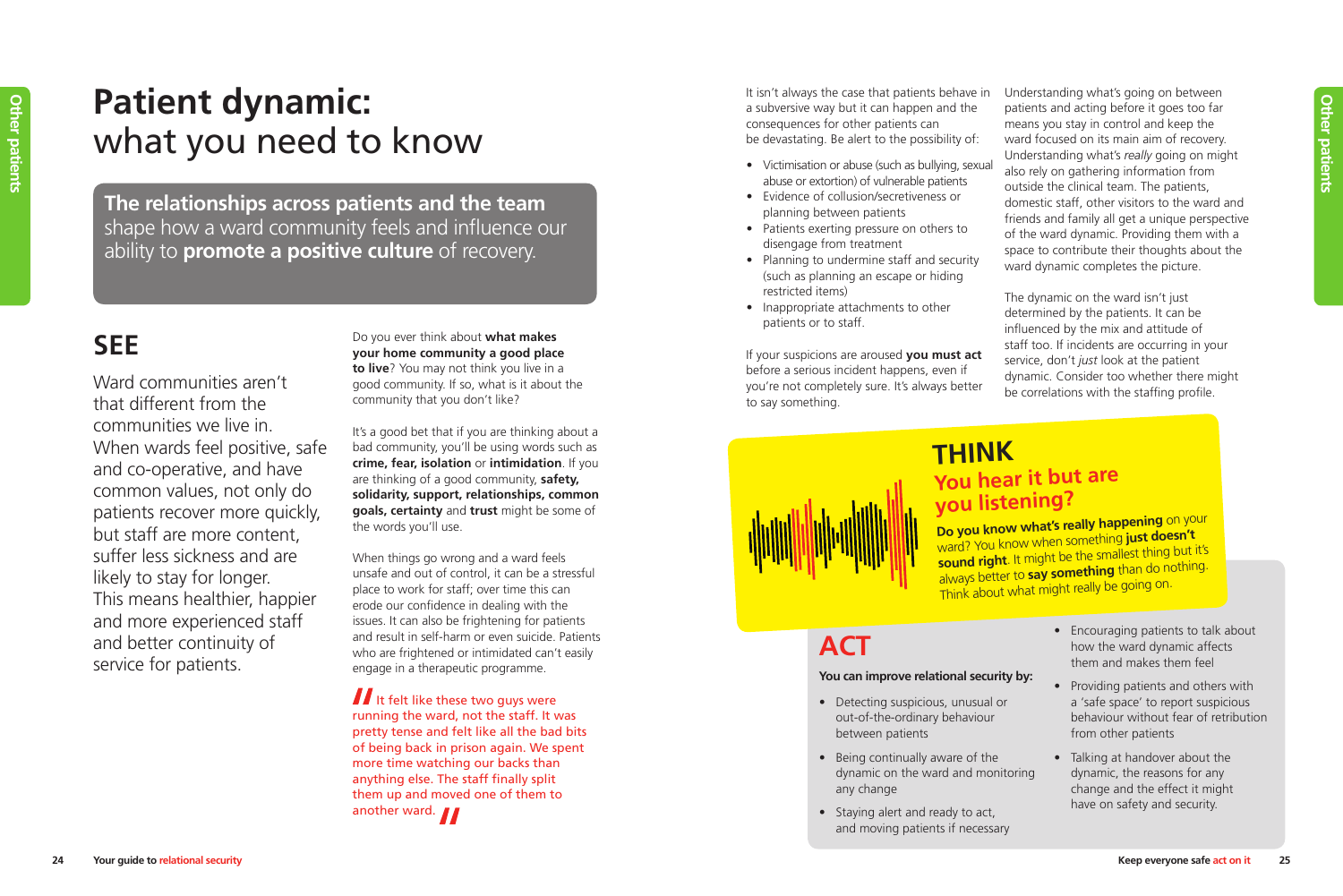# **We know we're getting it right when:**

- $\Box$  We know what our patient mix is, and understand what the limits are and when to act.
- $\Box$  We know how to respond if the patient mix needs addressing.
- $\Box$  We know how patients feel about the other patients around them.
- $\Box$  We promote tolerance and deal robustly with discrimination, bullying and harassment.
- $\Box$  We feel confident to engage with this patient group and can maintain control.
- $\Box$  We are vigilant to the possibility of collusion between patients and can detect plans to subvert security.
- Levels of patient violence are low.  $\Box$
- Staff turnover and sickness absence levels are low.  $\Box$
- $\Box$  We (patients and staff) communicate with one another about how the ward feels.

# **Effective leaders:**

- $\Box$ Ensure there's proactive communication with other agencies to get and provide good information about patients.
- Have a meaningful structure in place for handover that  $\Box$ enables staff to discuss how the current ward dynamic feels.
- $\Box$  Routinely monitor incidents (and near misses) to help them identify trends and prevent incidents before they happen.
- Ensure patient admissions are handled safely, cognisant of how that admission will influence the rest of the service.
- Spend time observing the patient dynamic for themselves.  $\Box$
- Observe the effect that the staff dynamic has on the service.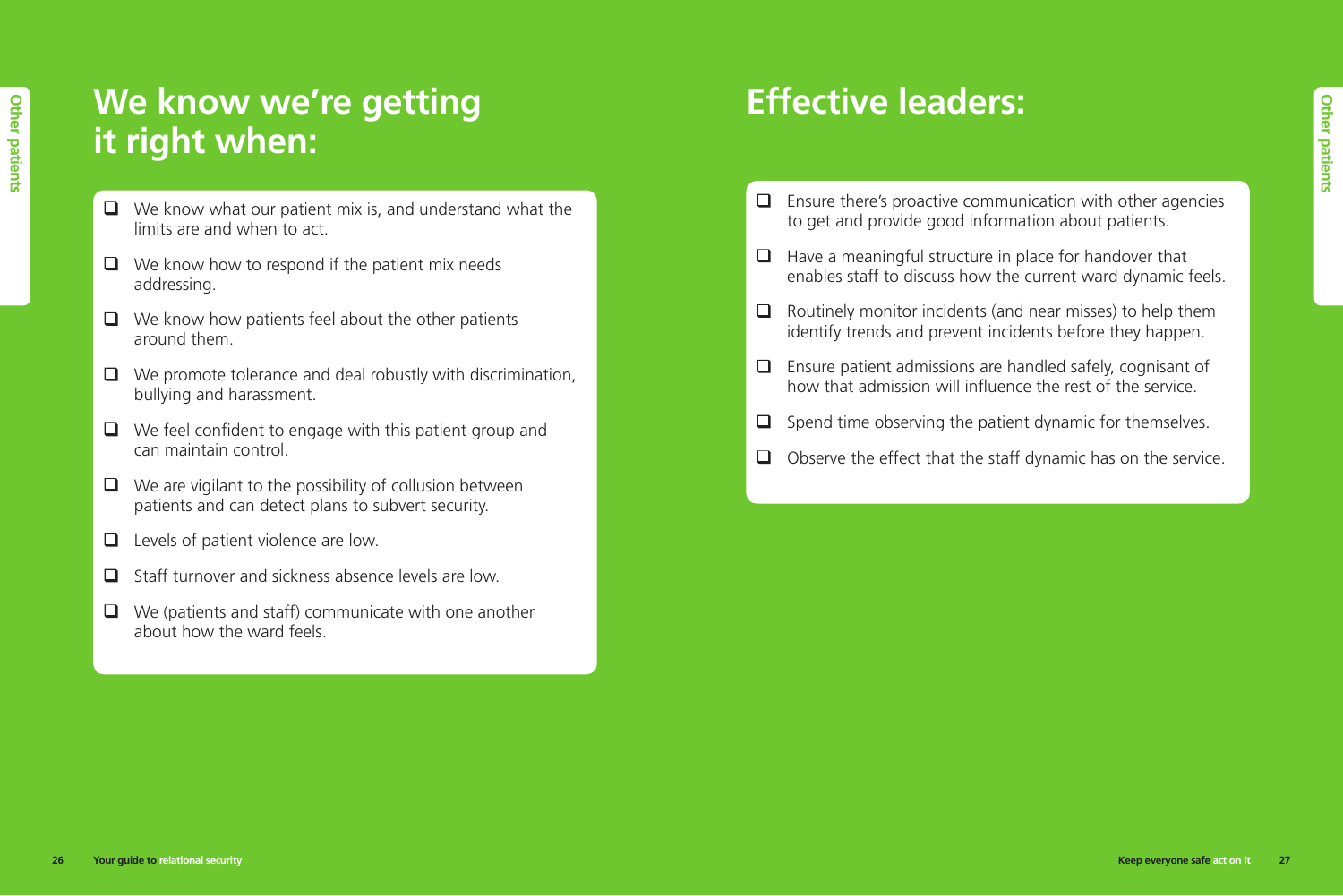# Other patients **Other patients**

# **Summary**

In this section, we talked about the difference individual or groups of patients can make to how safe or positive a service feels, and the importance of being in touch with what's happening. We learned that the dynamic of a service is never static but constantly changing, and discussed the need to continually gauge how the service feels.

We talked in this section about the need to say something if the ward doesn't feel right, to talk as a team about what might need to change and to act when we know something is wrong.

Lastly, we looked at some measures that might help you think about when you're getting it right; and some of the things effective leaders do to support their staff to deliver good relational security. **Do you know what your** 

|--|

**patient mix is**? Have you talked about how the ward dynamic feels? How confident do you feel that you **know when to act? Talk about <sup>i</sup>**t with your team and when you next meet to use the Relational Security Explorer.

#### **Notes**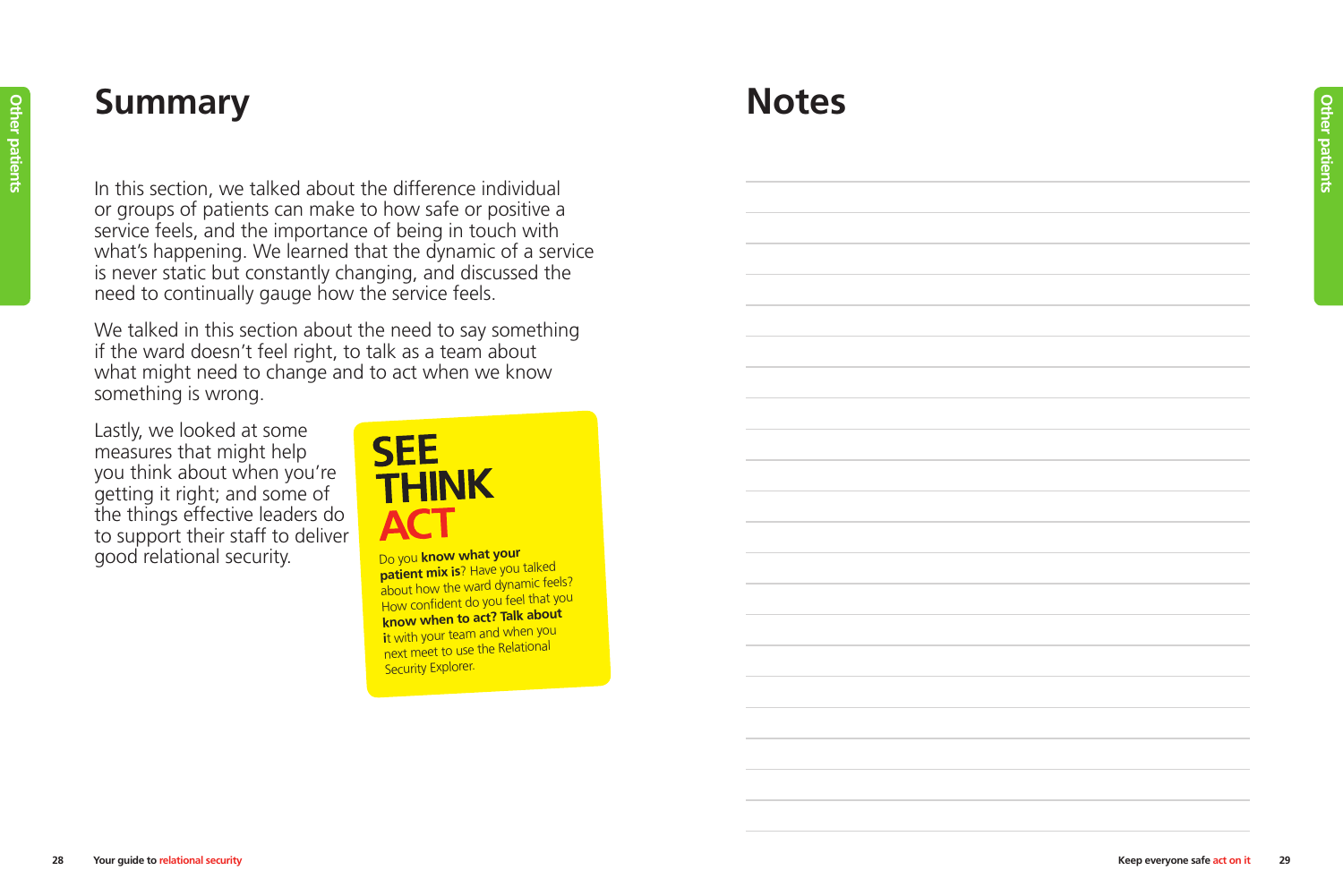

# **Inside world**

# **A patient's personal world and physical environment**

How patients feel inside their own world makes a big difference to the risk they present. It will affect how well they engage with treatment, how connected they feel with the service and their ability to take responsibility for their own actions.

In this section, we will explore in **personal world** how a patient's response to events is likely to be affected by how they are feeling within themselves.

In **physical environment**, we'll look at the effect patients' immediate living environment has on them and the ability staff have to maintain relational security.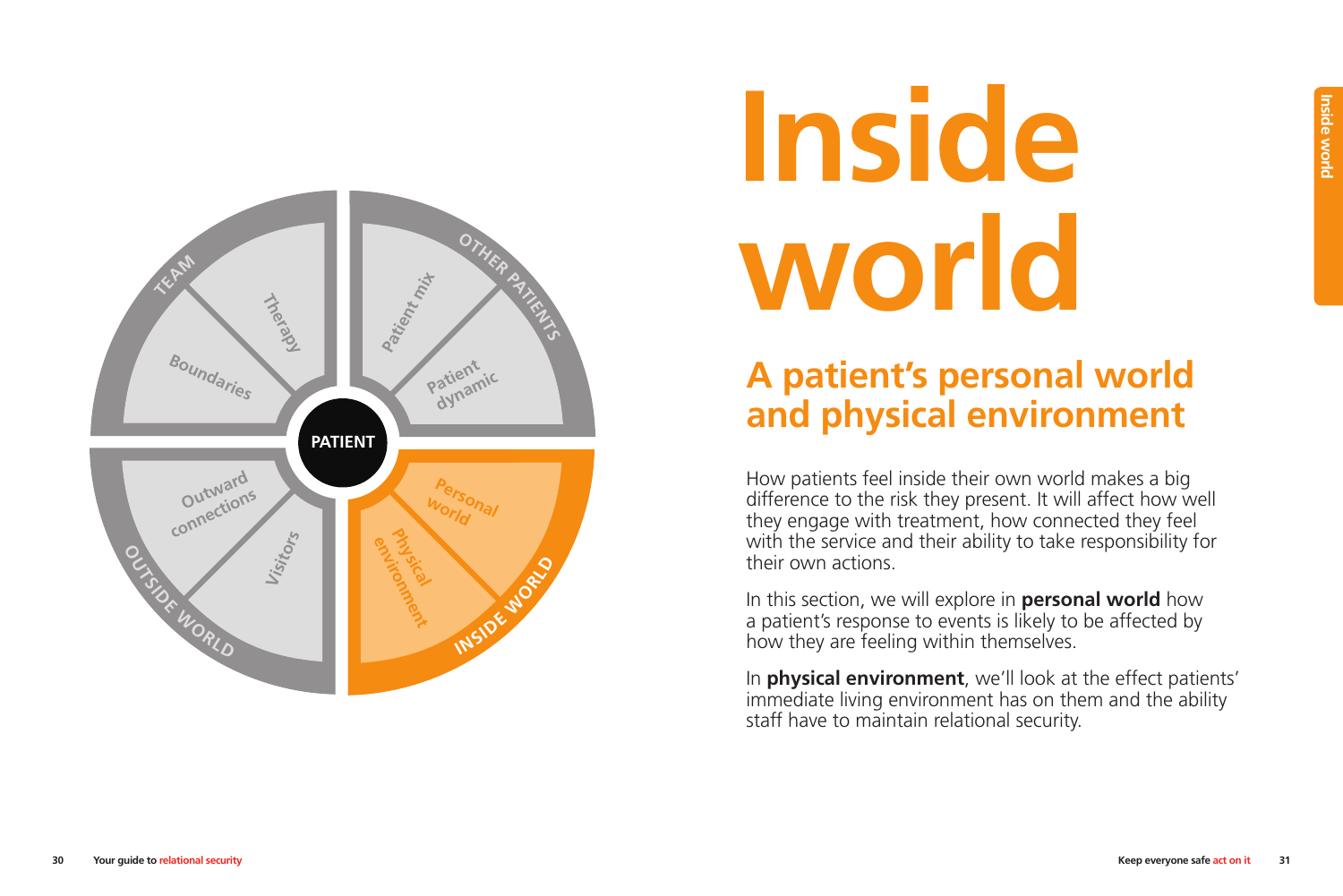#### **Personal world:** what you need to know

**Some events can act as triggers** for patients. We need to know the histories of patients and understand how they feel.

#### **SEE**

Most of us function better when we feel happier about life. It's no different for patients. How a patient feels inside really influences their ability to cope with treatment and to use the skills they've learnt to manage their mental health and well-being.

Sometimes something unexpected can happen in a patient's life, such as an argument with another patient or a visit that goes wrong, that acts as a trigger to send them off course. Unless we know what's going on, we run the risk of being too late to help them. On other occasions, there'll be things we can predict and prepare for (such as key anniversaries or contact with certain individuals who we know will cause a patient distress) and we can be ready to give extra support.

**II** Christmas can be a difficult time for many of our patients and we work hard to keep spirits high, but we also have some patients who really deteriorate around the anniversary of when someone they loved died or when they offended, so we include these dates in our care plans to make sure we're providing the support they need.

Getting this right involves knowing a patient's history, being able to anticipate how some events or behaviours might affect them, and helping them plan coping strategies that will get them through. It also relies on us to having the **confidence to speak up** when we think something might be wrong.

#### The staff on my ward can usually tell when something's up. Someone usually says 'Come on, let's talk', and we work it through. That didn't happen where I was before and it would build up and up until I ended up in seclusion or hurt myself.

If you see a change in a patient's behaviour that just doesn't feel right, don't ignore it. Say something – it could be important. You could help prevent a serious incident and keep the patient on track. If we don't know how our patients are feeling, we can't make the right decisions about their care or make

sound judgements about the risk they might present to themselves and others.

#### **Talking during the shift and handing over at the end of it are really important**.

We need to communicate with one another about what we've seen during the day and talk about what we think that suggests about how patients are feeling. We can't develop meaningful health outcome plans and risk assessments if we don't talk about what's going on. Our patients need continuity of care between shifts, especially if they are feeling vulnerable.



#### **THINK What's behind the smile?**

Do you know how your patients are really feeling? **Noticing small changes** in patients and talking to them about it helps you build a better picture of **what's really going on** in their world. Think about what more you could do to **encourage patients to open up**.

#### **Act**

- Recognising patients as people who have good days and bad days like everyone else
- Knowing patients' histories, understanding the risks associated with each patient and considering possible triggers
- Talking to patients sensitively about what they think the likely triggers are
- Planning with patients how you'll respond, and coping with their triggers together
- Staying alert and attentive to change
- Communicating to the team during the shift and at handover about what you've noticed
- Changing care plans when the needs or risks of a patient change.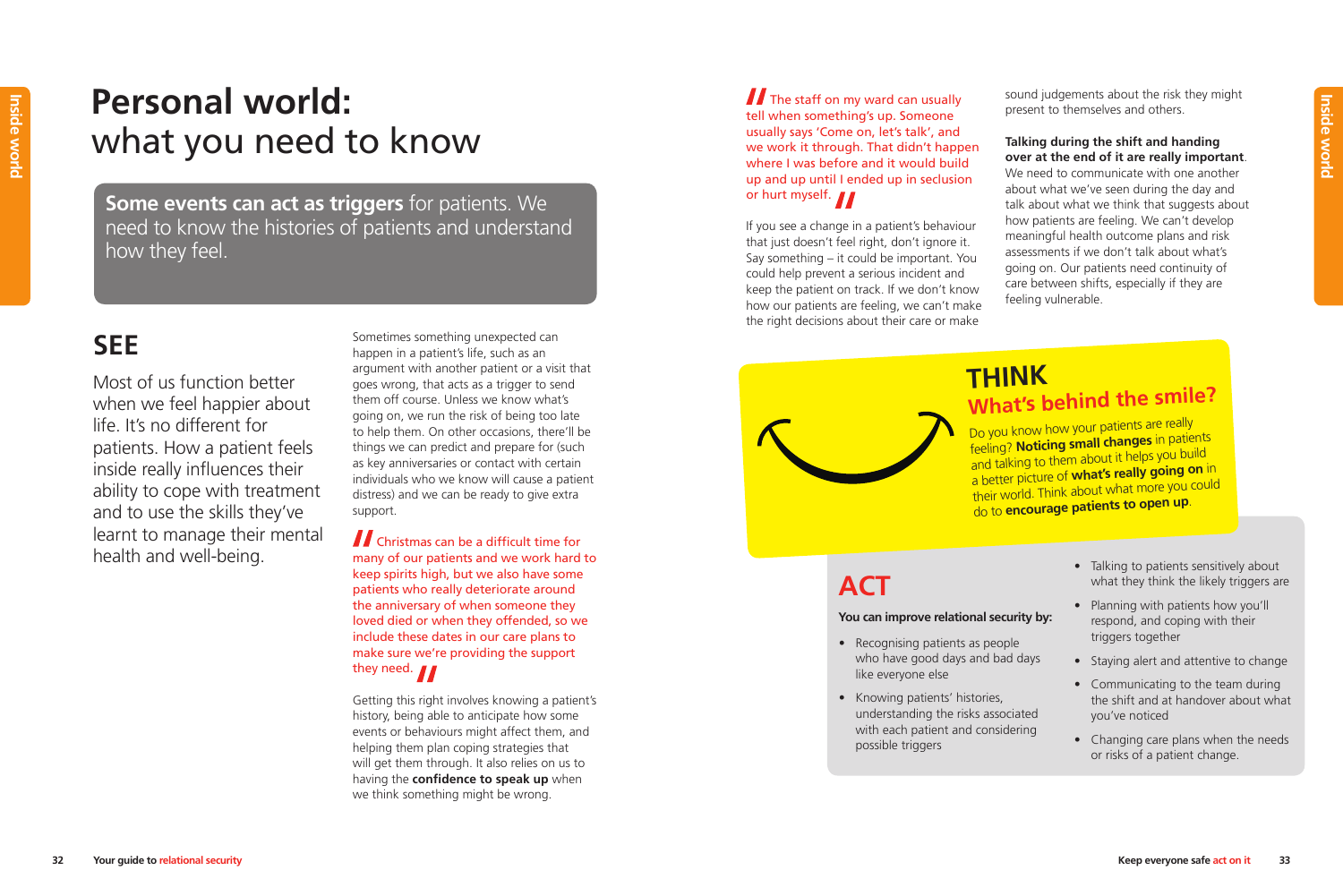# **Physical environment:** what you need to know

We need to understand how the **physical environment affects our ability to engage with patients** and maintain relational security.

#### **SEE**

We've already identified physical security as another dimension of security, but there are also some material things we can do to help maintain relational security. Think back to what we said about creating good ward communities. Wards need to be environments where patients feel safe and connected to other people.

Patients still need their own private spaces, but they also need areas where they can socialise and interact with others. Those areas shouldn't be crowded, and as much as possible they should feel 'normal', comfortable and relaxed. Crowding and noise can create tension among patients, which can result in hostility and fear.

We've already established that relational security isn't just about watching patients, it's about engaging with them. To do this, staff not only need good lines of sight where they can see what patients are doing, but they also need spaces where they can connect with patients as a group or individually.

Some patients might try to establish authority over others by taking control over a certain part of the ward or a room. This can be very subtle, but lead to bullying and intimidation of other patients and undermine staff and ward security. If you think there are areas where patients have established too much authority, you need to talk as a team about how things need to change and take action.

**II** When we investigated the incident some staff told us that they just didn't go in there because they felt intimidated and threatened and it was easier not to have the hassle. Over time they were conditioned to avoid that space, and of course when we took action and searched the room, we discovered why. $\blacksquare$ 

It is important to establish rules or a code for how people are going to live together on the ward. These rules and the examples set by us should prepare patients for living in the community by encouraging them to take pride in their living environment and show respect for the other people who share their space.



#### **THINK Playing by the rules?**

Take a **look around your ward**.

Does it help you maintain good relational security? What could you do to make it better? Think about whether your ward rules **encourage everyone to look after their space**.

#### **Act**

- Creating opportunities for positive social engagement
- Arranging your environment so it's a space where you can observe *and* engage with patients
- Encouraging patients to care for and take pride in their environment
- Identifying areas or items that could be used by patients to establish dominance or control over others
- Talking about the environment with patients at community meetings
- Minimising noise and overcrowding
- Giving patients plenty of opportunity to access fresh air.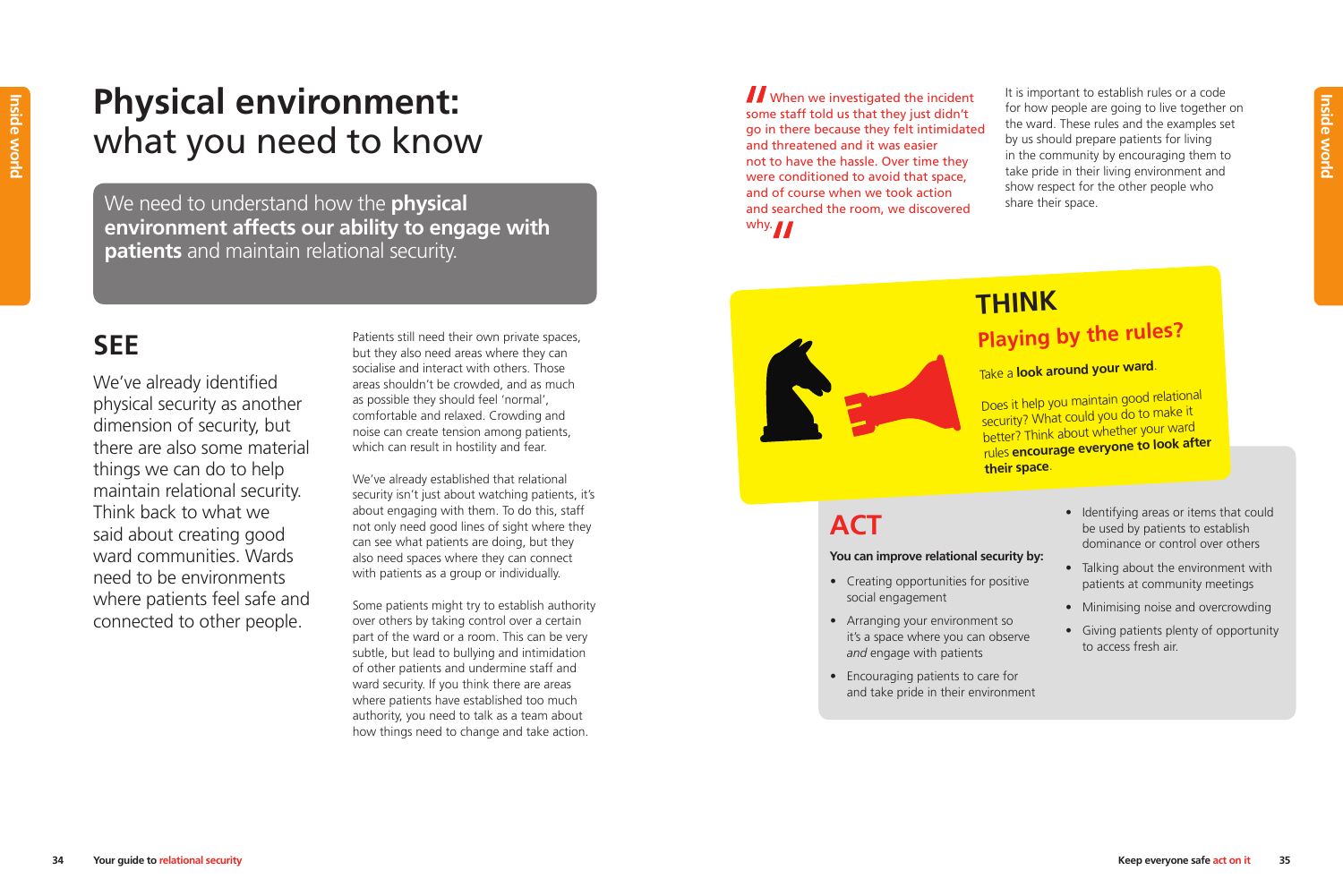# **We know we're getting it right when:**

- $\Box$  We know the histories of our patients. We understand it isn't our role to judge – but we don't ignore risk either.
- $\Box$  We can make the connection between the history of a patient and the likely responses to possible triggers.
- $\Box$  We recognise the relapse factors for each of our patients and are vigilant to the possibility that patients may conceal deterioration in their mental well-being.
- $\Box$  We recognise the effect that key anniversaries/events may have on some of our patients.
- $\Box$  We know how our patients are feeling day to day and care plans are up to date to reflect this.
- We involve patients in planning their care.  $\Box$
- We talk as a team during the shift and at handover.  $\Box$
- Our patients describe feeling connected and able to talk  $\Box$ to us.
- $\Box$  We feel the environment enables us to engage with patients and our patients to connect positively with one another.
- $\Box$  We're alert to the possibility of some patients establishing authority over others by controlling certain physical areas or items.
- $\Box$  There's a discipline and pride in our service reflected in a tidy and well-cared-for environment.

# **Effective leaders:**

- Ensure patient record systems are organised in a way that enables staff to quickly understand a patient's current risks, vulnerabilities and support needs.
- Have meaningful structures in place for handover to enable  $\Box$ staff to discuss how patients are currently feeling and raise any concerns for a patient.
- $\Box$  Encourage their staff to minimise time spent in offices and maximise opportunities to engage with patients in their environment.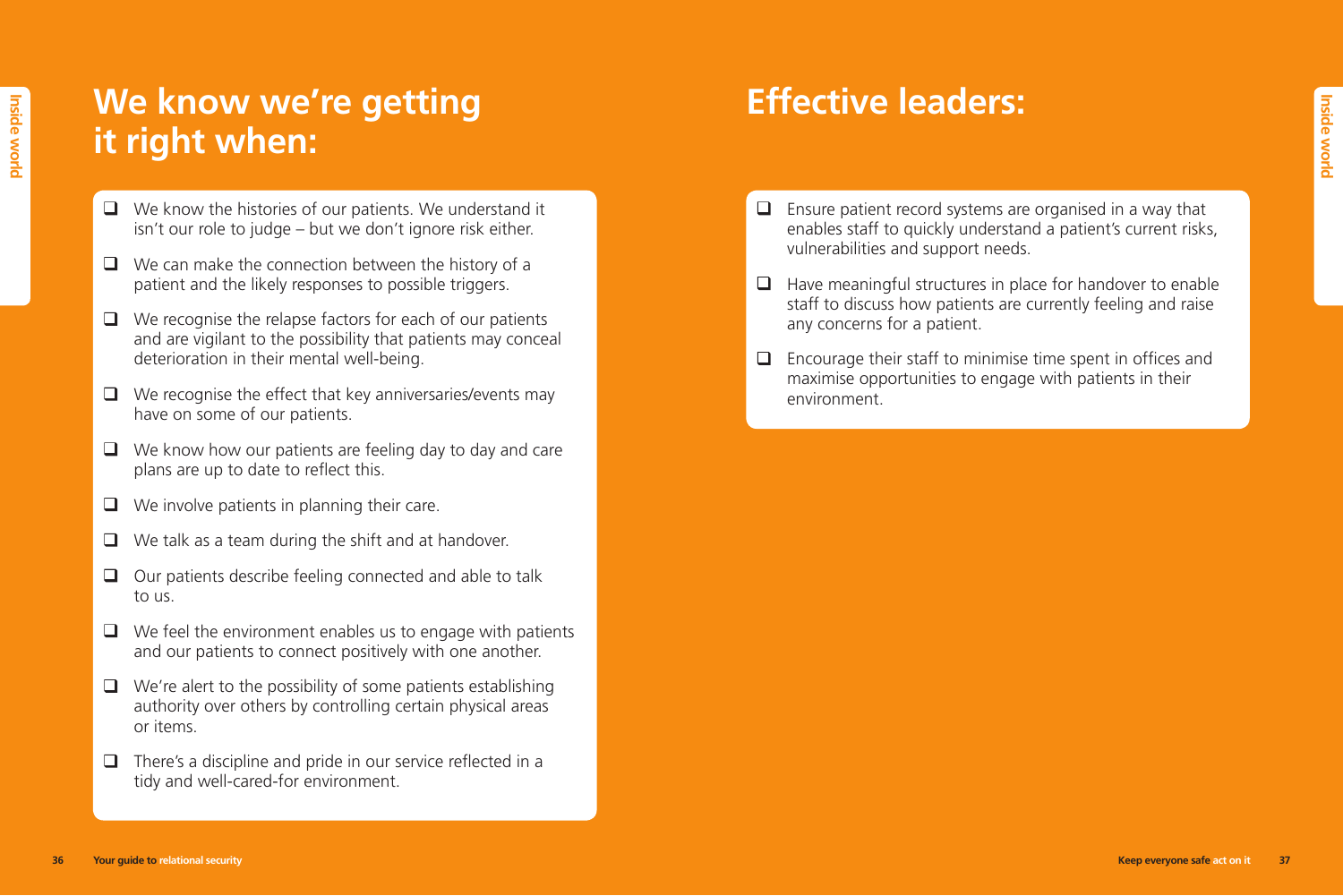# **Inside world Inside world**

## **Summary**

In this section, we talked about the difference a patient's inner feelings can make to how they function in a service, and the role we play in helping them recognise and manage the times when they're likely to be distressed. We learned that we can only help patients if we understand them and have the information we need to make good judgements about their care.

We talked about the difference that the physical environment can make to our ability to maintain good relational security. We also discussed the effect that the physical environment has on the ability of patients to learn and practise the skills they need to interact socially with others.

Lastly, we looked at some measures that might help you think about when you're getting it right, and some of the things effective leaders do to support their staff to deliver good relational security.

**SEE THINK** 

**Do you know what the triggers are** for each of your patients? **How much time do you spend** watching patients and how much time **actively** engaging? How confident are you that the ward team **hands over properly** at the end of the shift? **Talk about it** with your team and when you next mee<sup>t</sup> to use the Relational Security Explorer.

#### **Notes**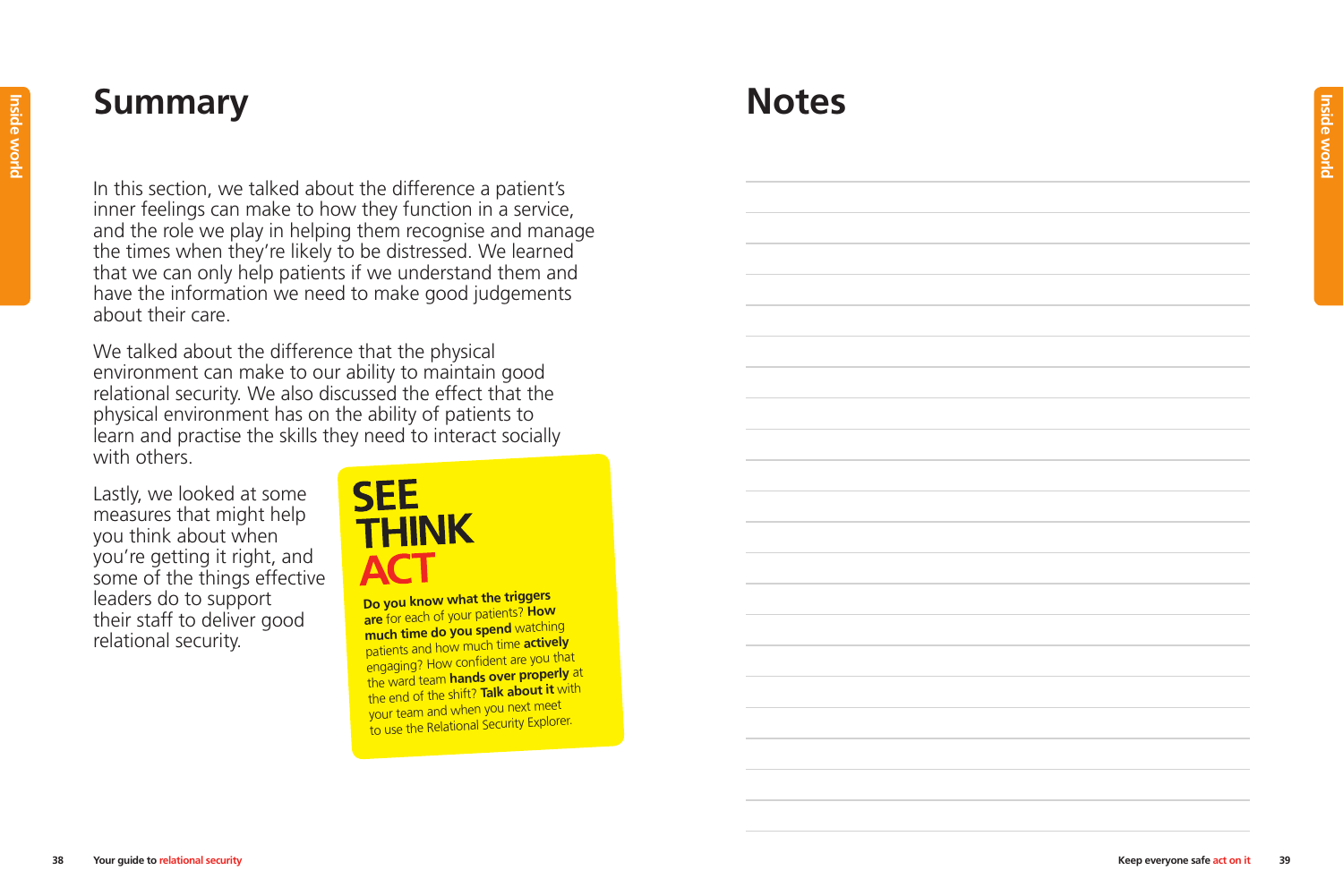

# **Outside world**

# **The impact of visitors and outward connections**

To maintain safety and security in a service, it is important to consider the contact and relationships that patients have with the outside world and how risk should be assessed and managed.

Effective relational security not only safeguards the unit, patients and the public, but also provides the framework to help patient recovery by establishing safe connections with the community.

This section explores the effect **visitors** can have on patients and looks in more detail at the risks, benefits and consequences of **outward connections**, when patients have telephone contact and escorted or unescorted leave outside the unit.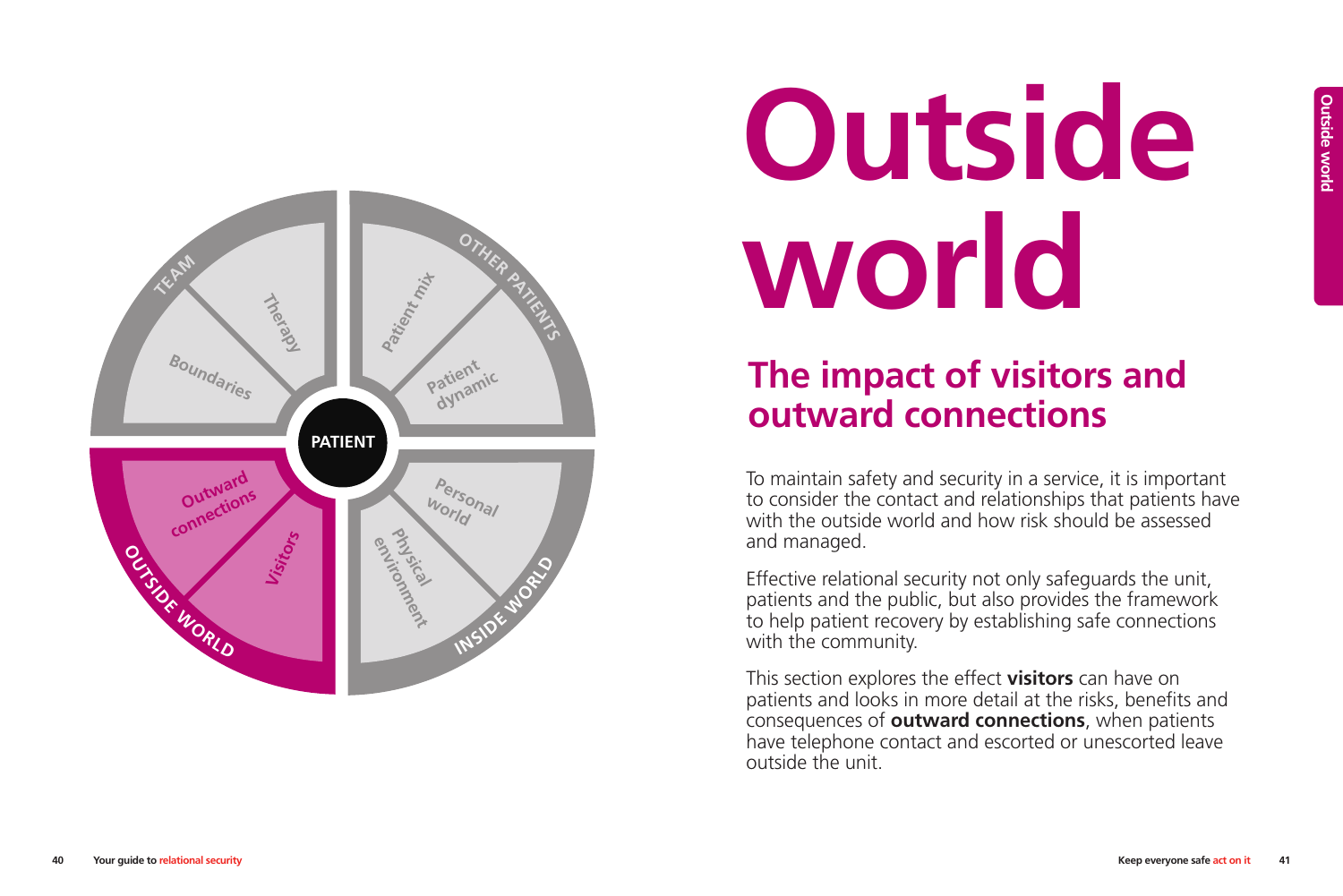# **Visitors:** what you need to know

**Visitors can have a significant impact on the relational security of a ward**. We need to be aware when that impact is good – and when it is unhelpful.

#### **SEE**

Most patients place a lot of value on the contact they have with people like family or friends. Visits can play an important role in sustaining hope and helping someone stay connected to their community.

Imagine being a visitor to your service. Not a professional visitor – the mother, father, boyfriend or daughter of someone who's found themselves in secure care. How do you think you'd feel? Intimidated, unsure, selfconscious? It's easy when we move about our familiar services, to forget what it's like for someone new to this.

We have a responsibility to make visitors feel welcome, safe and comfortable when they visit our service and to talk to them about their visit beforehand, while they're visiting and afterwards. A warm welcome, positive engagement and recognition as part of the patient's care team and onward pathway makes a big difference. Some friends and family, by being involved in the planning of care, can actually help to ensure the patient is successful when they move on.

Make sure visitors have the information they need before they visit. That doesn't just mean providing a list of restricted items – tell them about your service. What are you trying to achieve? What's the clinical strategy for the service? What health outcomes are you trying to achieve? What can they do to help? What rules and boundaries does the service have in place and why are they important? Visitors who understand the service and how it works are far more likely to work with you to achieve your aims.

Visitors can also be an important source of information to us. They can give us clues about how the patient is feeling, whether they've been upset during the visit or whether they've disclosed something about the ward we should know. Having this insight could help you give a patient the support they need after a visit or help you understand the ward dynamic better.

 $\blacksquare$  The staff here are really good, but because they're here all the time, I'm not sure they'll see how hard it can be to be a visitor, particularly at first. I don't tell the staff everything, that's personal, but I do tell them if I hear about something happening on the ward that doesn't seem fair or he's upset at the end of our visit. That way when I leave, at least I know he'll be safe.  $\blacksquare$ 

Sadly, sometimes a visitor won't have the best interests of a patient at heart and will try to undo their progress or undermine security during the visit. When that happens, your job is to protect the patient from the potential damage the visit might cause and act quickly if you detect any unusual or suspicious behaviour.

**//** When a patient's girlfriend tried to bring drugs into the unit concealed in a plaster cast on her broken arm, it reminded us that not all visitors are 'friends'.

#### **THINK How do you welcome visitors?**

Do your visitors know the rules and boundaries? Think about whether you **take the time to talk to visitors** before, during and after a visit to explain the rules, reassure them about the visit and **learn more about how the visit went**.

#### **Act**

**WELCOME** 

#### **You can improve relational security by:**

- Encouraging visits you know will play a positive role in a patient's recovery
- Helping visitors prepare for visits
- Talking to visitors about the effect of their visit
- Ensuring you know the potential risks to patients and visitors – thinking of 'safeguarding' at all times
- Picking up on suspicious or unusual behaviour during a visit
- Acting on any misgivings you have before, during or after a visit
- Being quick to take action if something unexpected happens.

**Outside world**

**Outside world**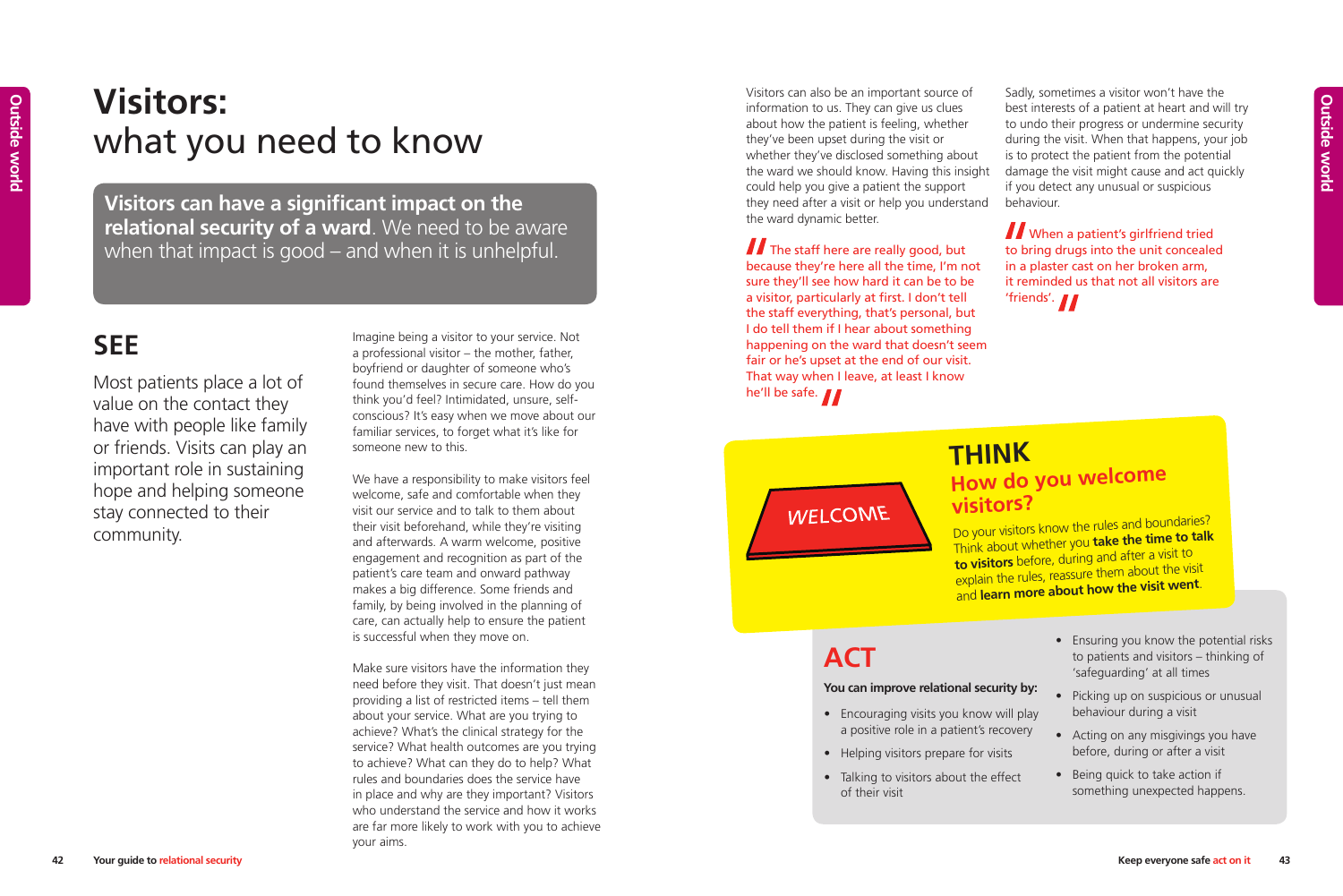#### **Outward connections:** what you need to know

**Contact with the outside world can have a noticeable effect on patients.** We need to be aware of the possible risks and **know when to act.**

#### **SEE**

Understanding the interactions a patient has with others outside the service is an important part of maintaining relational security. People can interact outside the secure service in a number of ways, such as escorted or unescorted leave into the community, access to hospital grounds and telephone or Internet contact with friends or family.

Contact with the outside world isn't a concession or privilege; it's an important part of treatment, an intervention delivered at a point in therapy when it's judged to be safe. As well as feeling like a lifeline for some patients, it's an important opportunity for people to demonstrate the fulfilment of some critical health outcomes. Our job is to help patients develop safe and sustainable relationships with others so they're prepared for a successful return to society. As much as we can, and where it's appropriate, we should encourage contact with friends, family and the community.

We also need to make sure that the contact patients have with others is safe – for them and for other people. If a patient escapes from a secure perimeter, absconds from escorting staff or fails to return from unescorted leave, they could be at risk from other people or to themselves and others. It can also mean a backward step in their recovery and take them longer to move on. Our job is to make sure this doesn't happen, that patients are protected and the public have confidence and trust in the services we provide.

Sometimes this means that the decisions we need to make about safety conflict with the

hopes of a patient. When this happens, it's important to talk to them about the reasons for our decisions. We can help them to understand what they can do to progress to the next stage.

At the end of the visit the patient asked if he could go to the bathroom and so we allowed him to go upstairs unescorted. The visit had gone well and so I think we were starting to relax a bit. What we hadn't thought about was that coming to the end of escorted leave was the hardest bit for the patient and probably the time we should have been most alert. We worked that out very shortly after he climbed out of the bathroom window.

Making sound decisions about the contact a patient has with the outside world and



Everyone should understand the rules for how contact outside the unit will work. For patients, this means not just being clear about what the rules are but also understanding the consequences of breaking them. For staff, it means ensuring that there's an up-to-date plan for each patient, that we're alert to suspicious behaviour and that if something changes or goes wrong, we act on it – quickly.



#### **THINK Can you see the signs?**

Would you be able to **spot if a patient was planning to escape or abscond**? What if they were making more telephone calls than usual? Would you walk away… or would you **say something**? Make sure you know what the signs are and talk to patients about the possible consequences.

#### **Act**

- Developing clear management plans for when patients have leave or for when they connect on-line
- Being clear with patients about the non-negotiable limits and rules of contact outside the service
- Acting decisively if those limits and rules are breached
- Ensuring patients understand the consequences of escaping, absconding or failing to return
- Staying alert to changes in patient behaviour
- Staying alert for signs of unusual behaviour that may indicate a patient is planning to escape or abscond
- Using your judgement and acting quickly and safely if something unexpected happens.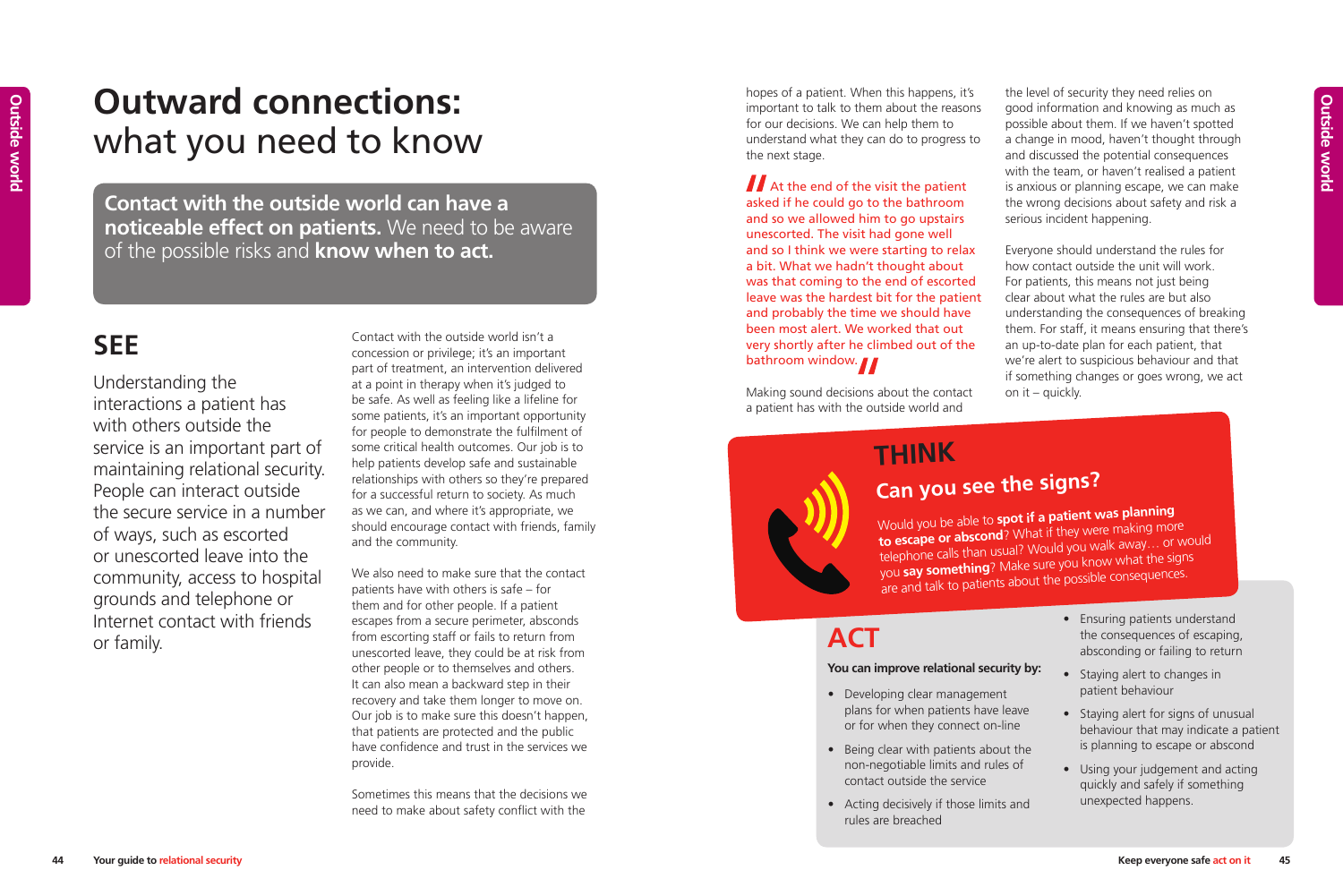# **Effective leaders:**<br> **Effective leaders:**<br> **Effective leaders:**<br> **Effective leaders: it right when:**

- $\Box$  We continually assess the risks of patients and current leave statuses reflect this.
- $\Box$  There are management plans in place for all escorted leaves of absence.
- $\Box$  Patients understand the potential consequences of absconding or failing to return from unescorted leave.
- $\Box$  We and patients understand the therapeutic purpose of leave and record skills learned and practised.
- $\Box$  Visitors report feeling welcome, valued and safe in our service.
- $\Box$  Visitors understand the rules we need to have in place and the reasons for them.
- $\Box$  We understand the risks some visitors might present to our patients.
- $\Box$  We're watchful during and after visits about how the visit has affected the patient.
- $\Box$  We understand the potential for some visitors to undermine the treatment plans and recovery of patients and take the necessary action to address this.

- Make sure visitors to the service feel welcome.
- $\Box$  Provide visitors with the information they need about the service, its therapeutic purpose and how they can help.
- Give visitors information about the boundaries in place and why those rules are important.
- $\Box$  Help staff understand how to respond if a safeguarding issue arises during a visit.
- $\Box$  Verify that all staff fully understand escorted and unescorted leave policies.
- $\square$  Ensure escorted leave is undertaken by suitably qualified and experienced staff.
- $\Box$  Ensure the therapeutic purpose of leave is clearly understood by patients and the staff supporting them.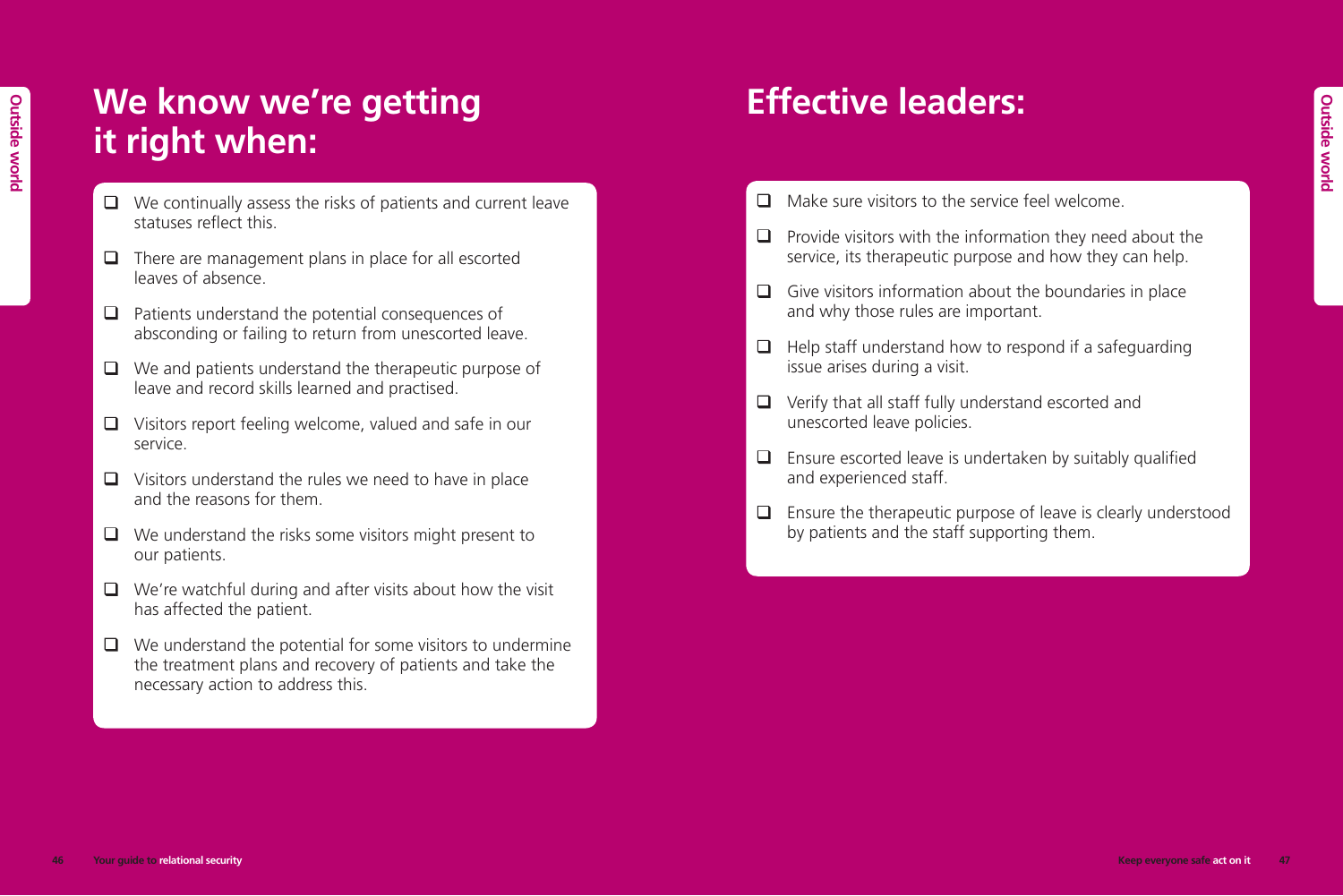# **Outside world Outside world**

# **Summary**

In this section, we talked about the positive effect connections with the outside world can have on patients. We also highlighted some of the risks – to patients and to our ability to keep people safe. We discussed the effect visitors can have on patients and established the need to ensure that visitors understand their impact and talk to us about their visit.

We talked about planning for and managing leave, how to reduce the risk of escape, absconsion or failure to return and being prepared to act if something goes wrong. We learned that to act decisively we need to stay alert, be aware of the signs and be clear about what our responsibilities are in case we need to act quickly.

Lastly, we looked at some measures that might help you think about when you're getting it right; and some of the things effective leaders do to support their staff to deliver good relational security.



to your patients from visitors? **Would you know how to react** if a patient tried to abscond from escorted leave? How confident **do you feel that you could spot the signs** if a patient was planning to escape? **Talk about it** with your team an<sup>d</sup> when you next meet to use the Relational Security Explorer.

#### **Notes**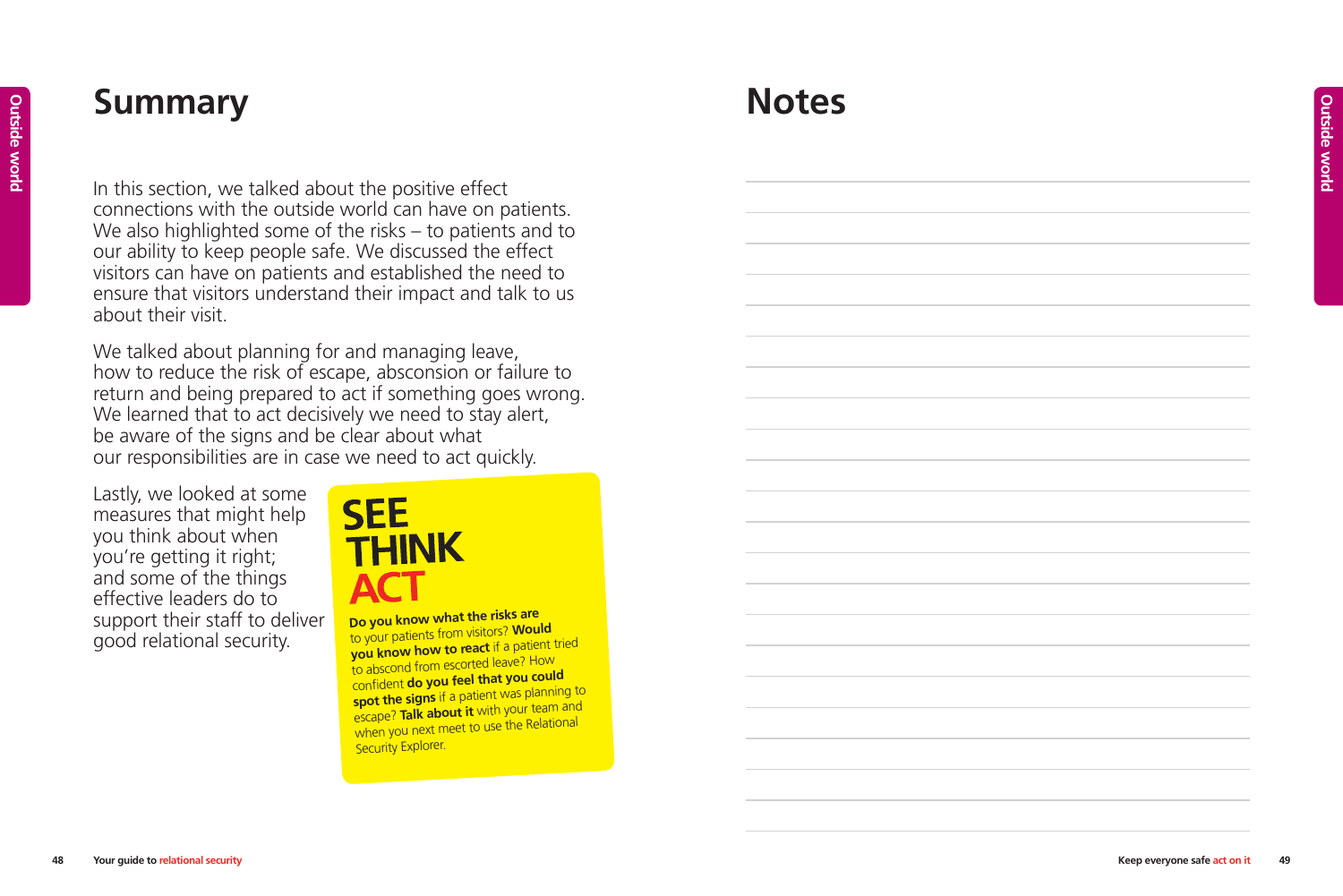# **Summary**

Now you've read this book and know what you need to do to maintain relational security, join up with the rest of your team and talk about how you can work together.

The Relational Security Explorer is a tool that can help teams talk about relational security.

> Are we positive role models?

You can use it to discuss a patient, to support handover, for staff supervision, to investigate an incident or think about how a whole ward or service feels. Bring what you've learned in this book to that discussion, write in the middle of the circle what you're talking about – and just get talking!

This handbook should have helped you develop a clear understanding of:

- What relational security is and why it is so important
- $\bullet$  The different factors that influence relational security: team, other patients, inside world and outside world
- The importance of **seeing** what's going on around you
- The importance of **thinking** about what behaviour you observe might really mean
- The importance of **acting** before something goes wrong
- Practical steps you can take to keep people safe
- What your ward might look like if you and your team are getting it right
- What effective leaders do to ensure relational security.



**Relational Security Explorer**

**Good relational security is the collective**

ecide to you're which active it's going to happen.

Do we talk enoug<sup>h</sup> Are we tackling discrimin bullying and harassment?

**CCQ** 

Do we know everything



**<sup>O</sup>THE<sup>R</sup> <sup>P</sup>AT<sup>I</sup>ENT<sup>S</sup>**

How does the ward dynamic<br>feel for us and for patients?

Do we know what's really going on on the ward?

Do we feel in control?

about this?

**Patien<sup>t</sup> dynami<sup>c</sup>**

**Patient mix**

Is our ward tidy and<br>
Do visitors know the rules?<br>
the rules?

Do we know<br>our patient mix?

**Keep everyone safe act on it**

**Summary**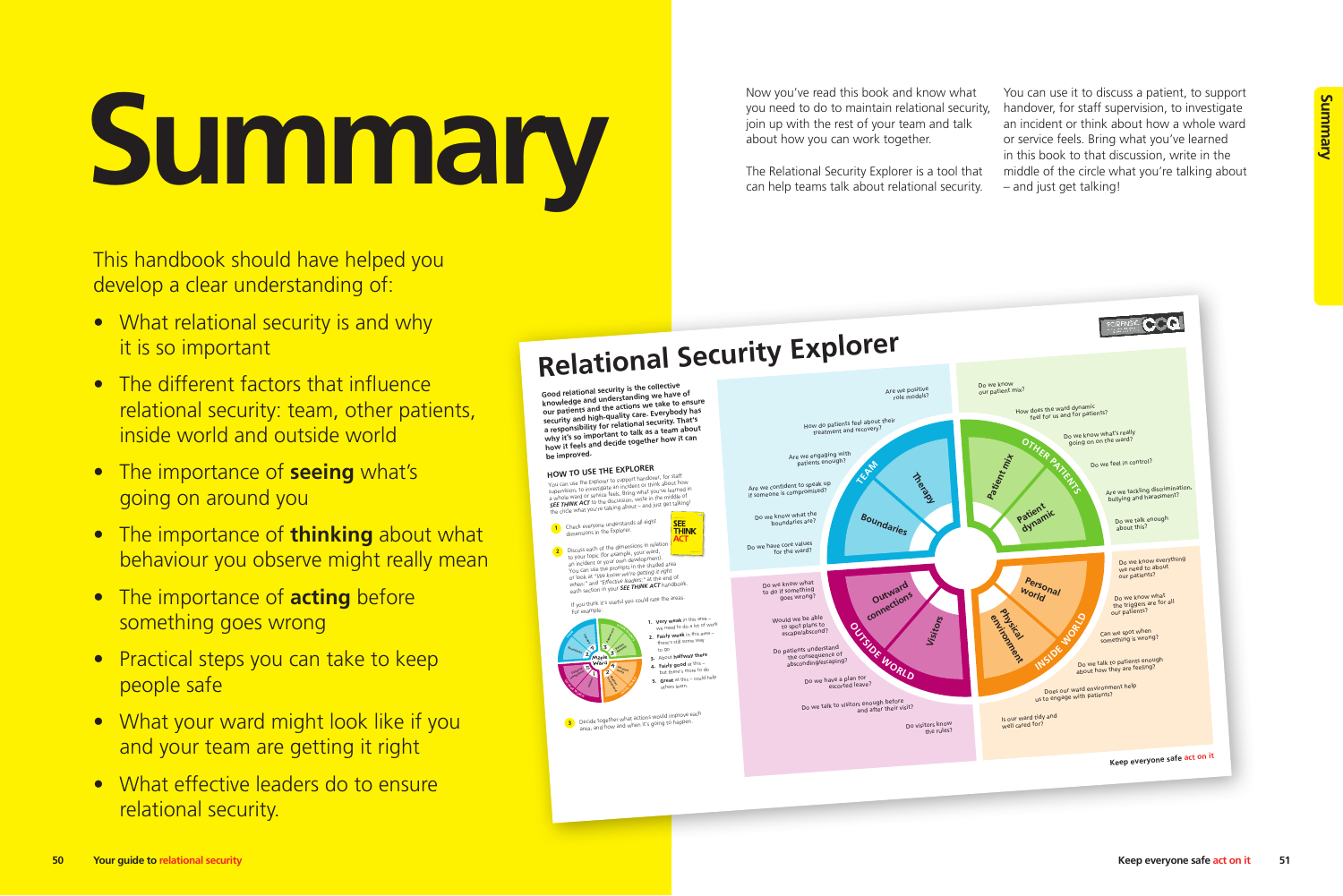# **Contact information**

An online version of this handbook and other *See Think Act* materials can be downloaded from: **www.rcpsych.ac.uk/sta**

#### **Need more?**

If you require further copies of this handbook, please email **sta@rcpsych.ac.uk**

For further information about the Quality Network for Forensic Mental Health Services please visit: **www.qnfmhs.co.uk**

# **Your feedback**

If you have any comments about this handbook, or would like to tell us about how relational security is working or let us know how you've used this book to improve relational security in your service, we'd like to hear from you.

#### **Email us at:**

sta@rcpsych.ac.uk

#### **Or write to us at:**

Quality Network for Forensic Mental Health Services Royal College of Psychiatrists 2nd Floor, 21 Prescot Street London, E1 8BB